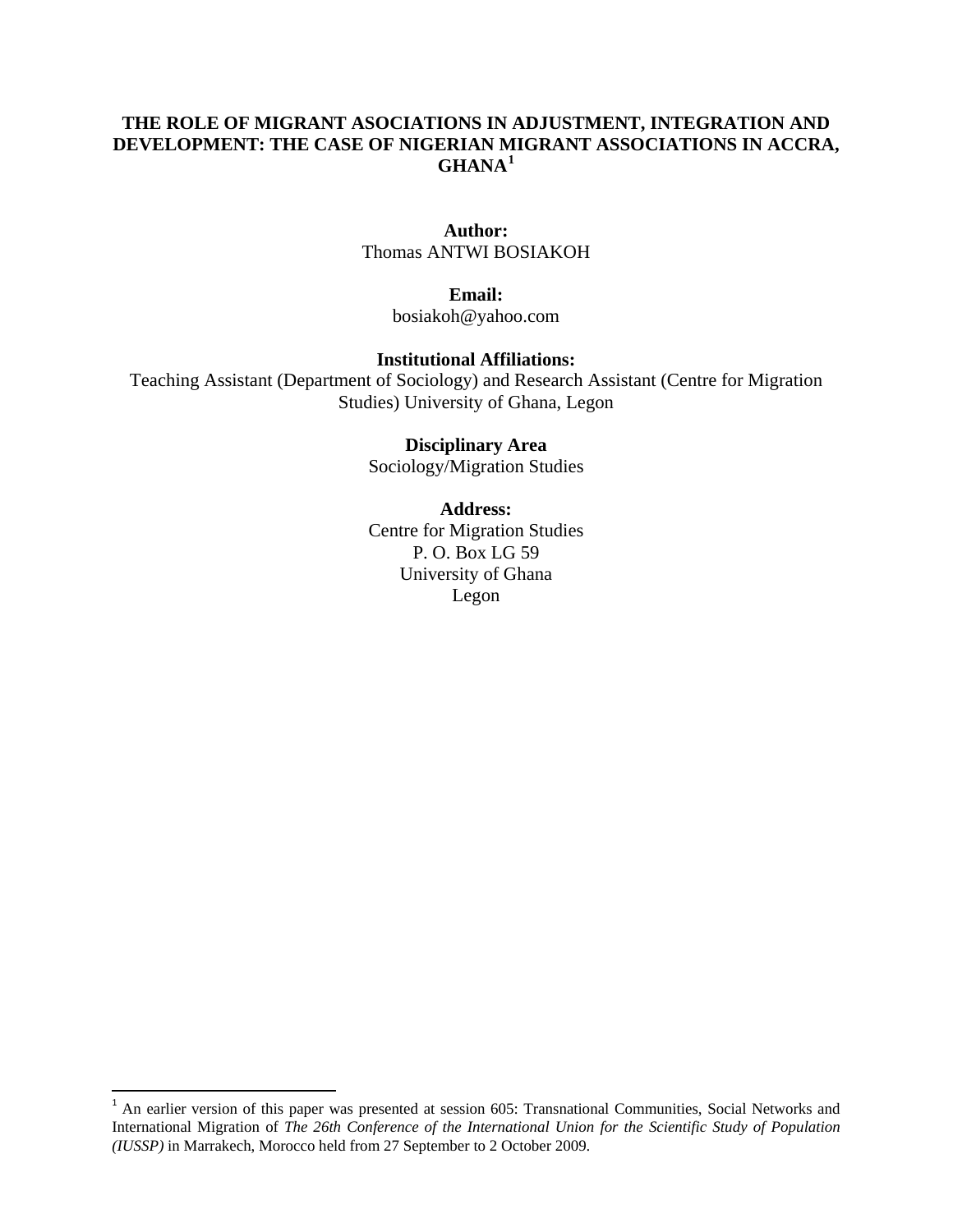## **Abstract**

*Different migration scholars have acknowledged the recent growth of migrant associations in different parts of the world. Though these associations are a worldwide phenomenon, existing literature draws mostly on those in the USA avis, Latino migrants from Central and Latin America. In Ghana and Africa generally, literature on migrant associations is paltry. Those that exist only explore their development impacts on the migration sending areas. This paper explores three migrant associations – the Nigerian Women, Nigerian Committee of Brothers and the Edo State associations in Accra Ghana, and how members of these associations utilize them to ensure adjustment, integration and development. Formed soon after members arrived in Ghana, the associations meet the various needs of members. The paper postulates that social networks bind Nigerian migrants in complex social and interpersonal relationships, and away from the familial kinship-oriented and other familiar friendship networks in Nigeria, the migrants find their associations as substitutes. Without state institutions to take care of their needs, the associations play expert surrogate roles to ensure their adjustment and integration into Ghana. And though the associations are not direct vectors of economic development, their social activities make them useful social development agents in Ghana. I make a case for integration of migrant associations into the Ghanaian migration policies.* 

## **Keywords: Migration Association, Ghana, Nigeria, Adjustment, Integration, Development**

## **A. INTRODUCTION**

'What benefit do you obtain for being a member of this association?' I asked one respondent who arrived in Accra two years ago. 'When I first arrived in Accra, Ghana', he answered with a serious look on the face, 'I didn't have any relative here. I also did not know anybody here. I was caught up in isolation and solitude. It was like I was 'home-sick', and I thought I would not be able to stay in Accra for long. I really missed home. Then at a live music reality show on one local television station, I met three Nigerians, a lady and two gentlemen. We became friends, and later, the two gentlemen introduced me to this association. Since then, members of this association have stood by me in every problem I have encountered'. This was one Nigerian migrant in Ghana whose stay in Accra, would not have been easy but for the association he joined. His was that, the association mollified the initial difficulties he encountered in his stay in Accra. He was lucky to have joined the Nigerian Committee of Brothers Association.

The Nigerian Committee of Brothers association is one of the three associations this paper focuses. The rest are the Nigerian Women Association and the Edo State association (also called the Edo Association). These associations are part of the estimated fifteen (15) migrant associations for about [2](#page-1-0) million Nigerians in Ghana<sup>2</sup>. Members of these associations are part of the contemporary Nigerian migrants who continue to sustain the long history of Ghana-Nigerian relations (Antwi Bosiakoh, 2009) and radiate development impulses, particularly in Ghana.

Studies on migrant associations in West Africa initially portrayed the associations in terms of how they facilitated tribal cultural activities (Twumasi-Ankrah, 1995) and the West African urbanization process (Little, 1957). To what extent do contemporary migrant associations conform to this portrayal? What activities engage the attention of contemporary West African migrant associations, and what are the development impacts of these associations? This paper explores these questions

<span id="page-1-0"></span><sup>&</sup>lt;sup>2</sup>Conversation with a Minister at the Nigerian High Commission in Accra, Ghana on the 26th March, 2008.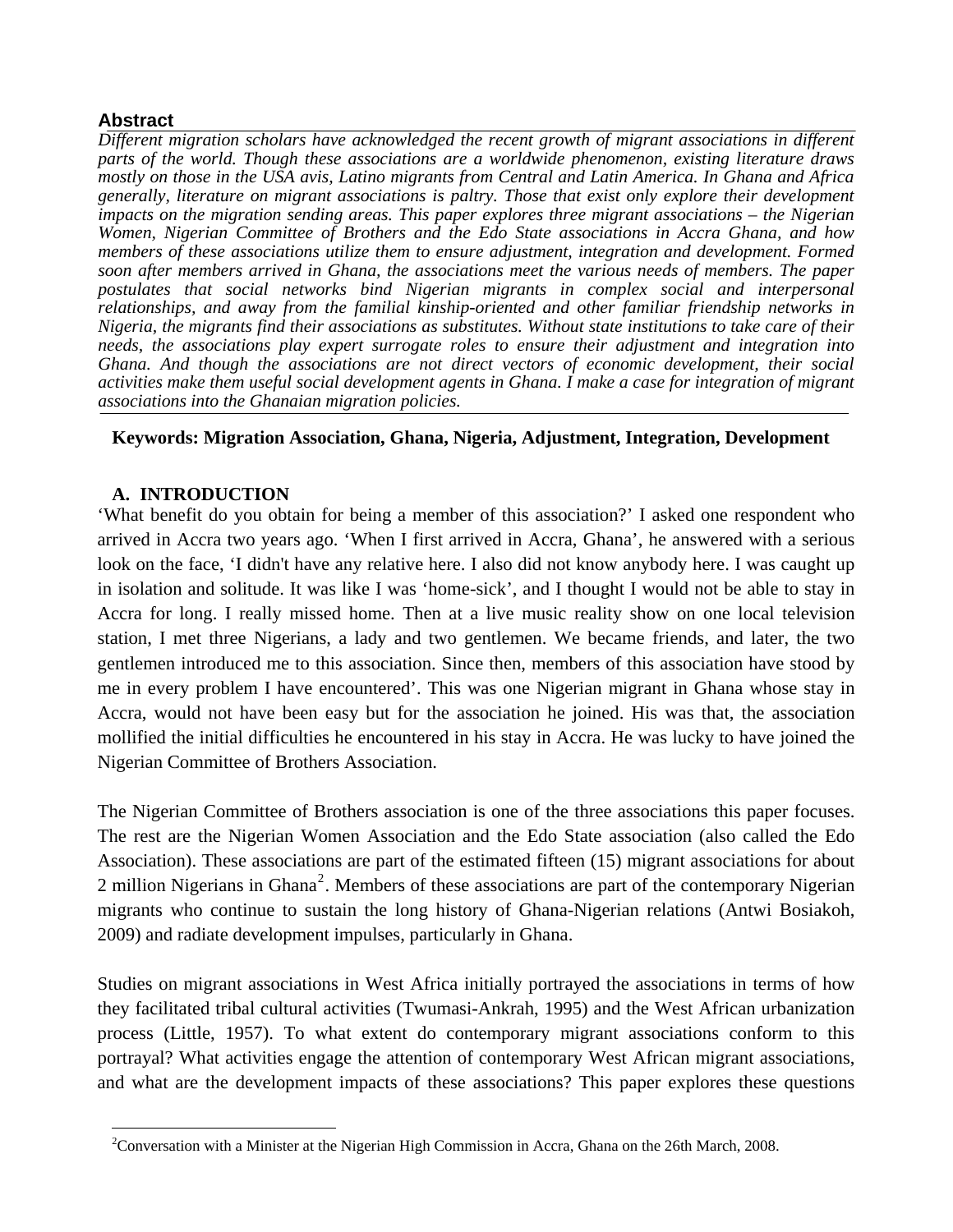using empirical field work data. The objective of this paper is to understand the role of the Nigerian migrant associations in Accra, more essentially their adjustment role for new migrant, their general integration role for members and their development impacts in Ghana and Nigeria.

Data for this study were generated from primary fieldwork employing multiple ethnographic methods of in-depth interviews, focus group discussions (FGDs) and informal discussions. The fieldwork was conducted in 5 months, between December 2007 and April 2008 in Accra. In the process, contacts were established with the Nigerian migrant associations, both executives and members, and officials of the Nigerian High commission in Accra. Some of the people were only contacted for interviewing, in particular those from the Nigerian High Commission. For others whom I got to know better in the process, various informal interactions were forged to facilitate access to some invaluable data. Though much of the conversations and interactions took place in formal setting, I did not hesitate to utilize informal channels in my interactions and conversations even in drinking spots, restaurants, and during family and friends' parties. For some of these reasons, some association members have, and continue to be in constant communication with me.

## **B. CONTEXTUAALIZING NIGERIAN MIGRATION TO GHANA**

Evidence of intra-West African migratory movement reveal that, Nigerian migration to Ghana dates back to the 15<sup>th</sup> century (Antwi Bosiakoh, 2009; Rouch, 1954). Other studies trace the presence of Nigerians in Ghana to the early nineteenth century though their connection with the country goes as far back as the period of the caravan trade (Awumbila, Osman, Badasu, Antwi Bosiakoh and Tetteh, 2009; Awumbila, Manuh, Quartey, Tagoe and Antwi Bosiakoh, 2008; Anarfi, Kwankye, Ababio and Temoko, 2003). Also, as shown in table 1 below, as far back as the 1920s, Nigerian migration to Ghana was significantly high. Consequently, Twum-Baah (2005:60) observes that, Nigerians are the major participants in Ghanaian international migration. According to Manuh (2006), the total number of Nigerians in Ghana stood at 8,891 in 1999. This figure increased to 28,489 in year 2000 before peaking at 44,929 in 2001. It however, plummeted to 24,718 in 2002. Currently, the Nigerian High Commission puts the number of Nigerians in Ghana at over 2 million (see Antwi Bosiakoh, 2009).

| <b>COUNTRY</b>                                                 | 1921 | 1931  | 1960  |
|----------------------------------------------------------------|------|-------|-------|
| <b>Dahomey</b> (Benin)                                         |      |       | 31.6  |
| <b>Ivory Coast</b>                                             |      |       | 54.4  |
| Liberia                                                        | 12.6 | 6.8   | 8.7   |
| Mali                                                           |      |       | 19.4  |
| <b>Niger</b>                                                   |      |       | 24.9  |
| <b>Nigeria</b>                                                 | 21.2 | 67.7  | 190.8 |
| <b>Togo</b>                                                    |      |       | 280.6 |
| <b>Upper Volta</b>                                             |      |       | 194.6 |
| <b>Other West Africans</b>                                     | 14.5 | 199.1 | 6     |
| <b>Other Africans</b>                                          |      | 15.6  | 0.7   |
| <b>TOTAL</b>                                                   | 48.6 | 289.2 | 811.7 |
| <b>Course:</b> Statistical Veerbook 1062 Cf Key and Hymer 1072 |      |       |       |

### **Table 1: Foreign Africans in Ghana by Origin: 1921, 1931 & 1960 Census Years (000s)**

**Source:** Statistical Yearbook, 1962. Cf. Kay and Hymer, 1972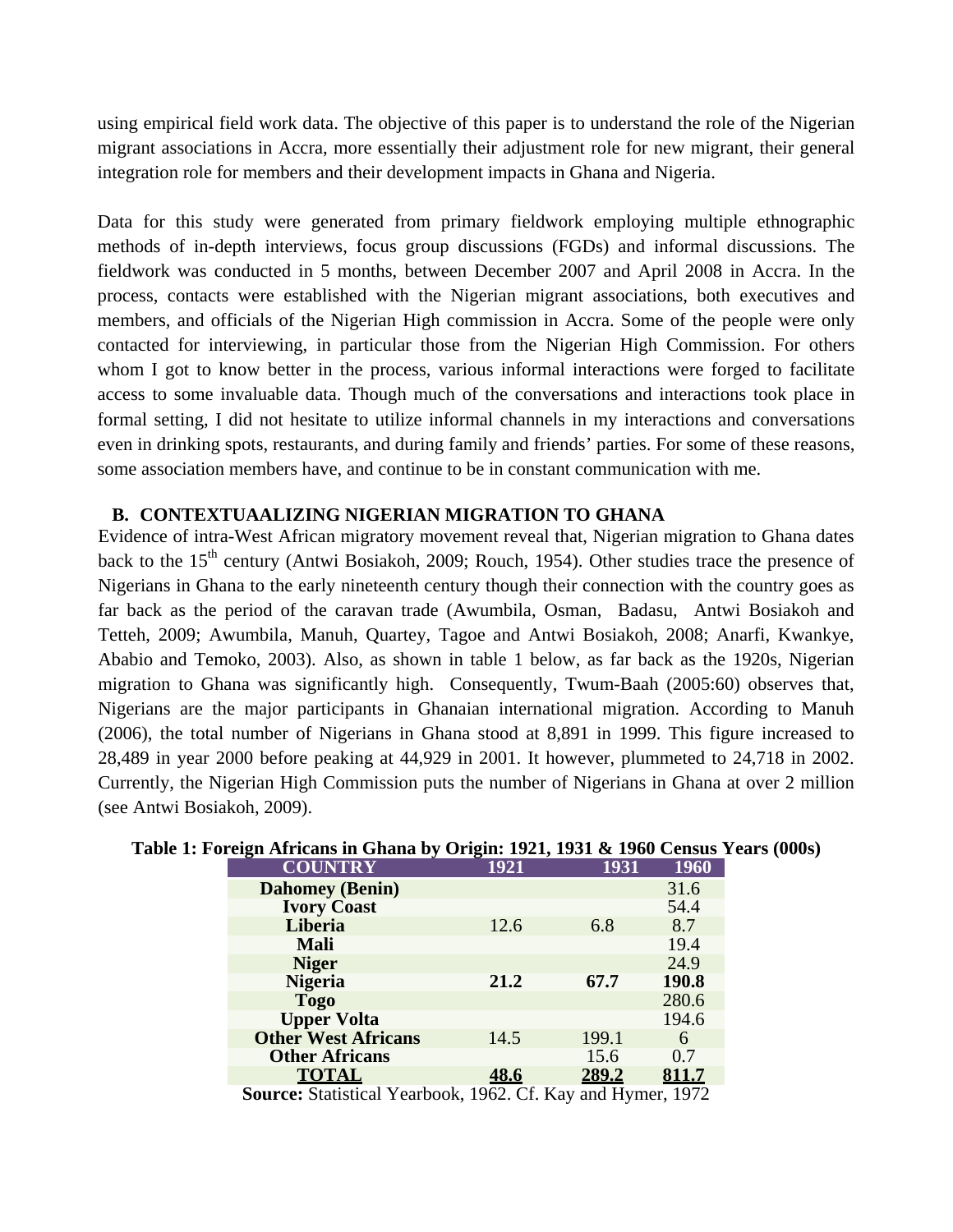By the second quarter of the twentieth century, Nigerians constituted the largest single group (96%) of the 70, 536 immigrants from other British West African colonies resident in Ghana (Cardinall, 1931). During this period Adepoju (2005a) submits, Ghana's relative affluence made her the 'gold coast' for thousands of immigrants from West Africa, particularly Nigeria, Togo and Burkina Faso. Nigerians were particularly involved in diamond digging and yam selling as well as butchering, and were part of the many foreigners who occupied key positions of economic dominance in trade and commerce in the country (Peil, 1974). The Yoruba and Hausa traders (Nigerians) in Ghana for instance controlled the market place, whilst other foreigners occupied many of the skilled posts in industry (Gould, 1974). Nigerians were the dominant group of people in the waterfront stores at Winneba, and the Fadama motor-parts market on the outskirts of Accra (Stepleton, 1979). Also, about 40 per cent of the female vendors in the Kumasi market were Yoruba (Skinner, 1960).

In responding to this dominance on the Ghanaian economy, native Ghanaians started mounting pressure for increased participation in national affairs and opportunities for citizens at the expense of non-citizens (Gould, 1974: 356). Eventually when in the mid 1960s, the Ghanaian economy run into difficulties (see Peil 1974), aliens were quickly accused of posing a threat to the economic survival of the country (Adamako-Sarfoh, 1974)<sup>[3](#page-3-0)</sup>. Consequent to these, a number of intervention measures were devised to deal with the increasing migrant stock. The Aliens Compliance Order of November 1969 was one of such measures. The Order was described as the best known of all the legislative measures adopted in West Africa. It required all aliens in Ghana to be in possession of a residence permit if they did not already have one or to obtain it within two weeks. The Order affected most of Ghana's immediate neighbours - Ivory Coast, Burkina Faso and Togolese nationals (Antwi Bosiakoh, 2009; Awumbila, Manuh, Quartey, Addoquaye Tagoe and Antwi Bosiakoh, 2009). In the words of Hundsalz (1972) however, majority of the Order's victims were traders of the Yoruba ethnic group from Nigeria (cf. Gould, 1974; see also Brydon, 1985). And although the expulsion affected over 100,000 aliens (Gould, 1974), it was described at the end as a 'patriotic move to garner jobs for Ghanaians and to rid the country of crime' (Brydon, 1985:569).

### **a. From Immigration to Emigration Statuses: The Case of Ghana and Nigeria**

Soon after the devastation of the Biafran War in 1970s, (particularly in the early 1970s) Nigeria's economic position improved (Brydon, 1985). Boom in that country's oil industry spawned abundant jobs in different areas of the economy (Adepoju, 1984). As a result, Nigerians developed disinterest in emigration for local working circumstances were attractive. The attendant prospects of rising incomes and rapid industrialisation exerted pull on a number of West African labour migrants (Haas, 2006) especially those from from Ghana, thereby making Nigeria not only an important migrant receiving country, but also complete a *reverse migration transition* process from a net emigration country to a net immigration country. Statistics in the early 1980s for instance, put the average number of Ghanaians who migrated into Nigeria to 300 per day and in December 1980, an estimated number of about 150,000 Ghanaians had registered with the Ghana High Commission in Lagos

<span id="page-3-0"></span><sup>&</sup>lt;sup>3</sup> The economic malaise and the fact that aliens became scapegoats constituted popular press outputs, see for example Brydon, 1985 for some detail of this.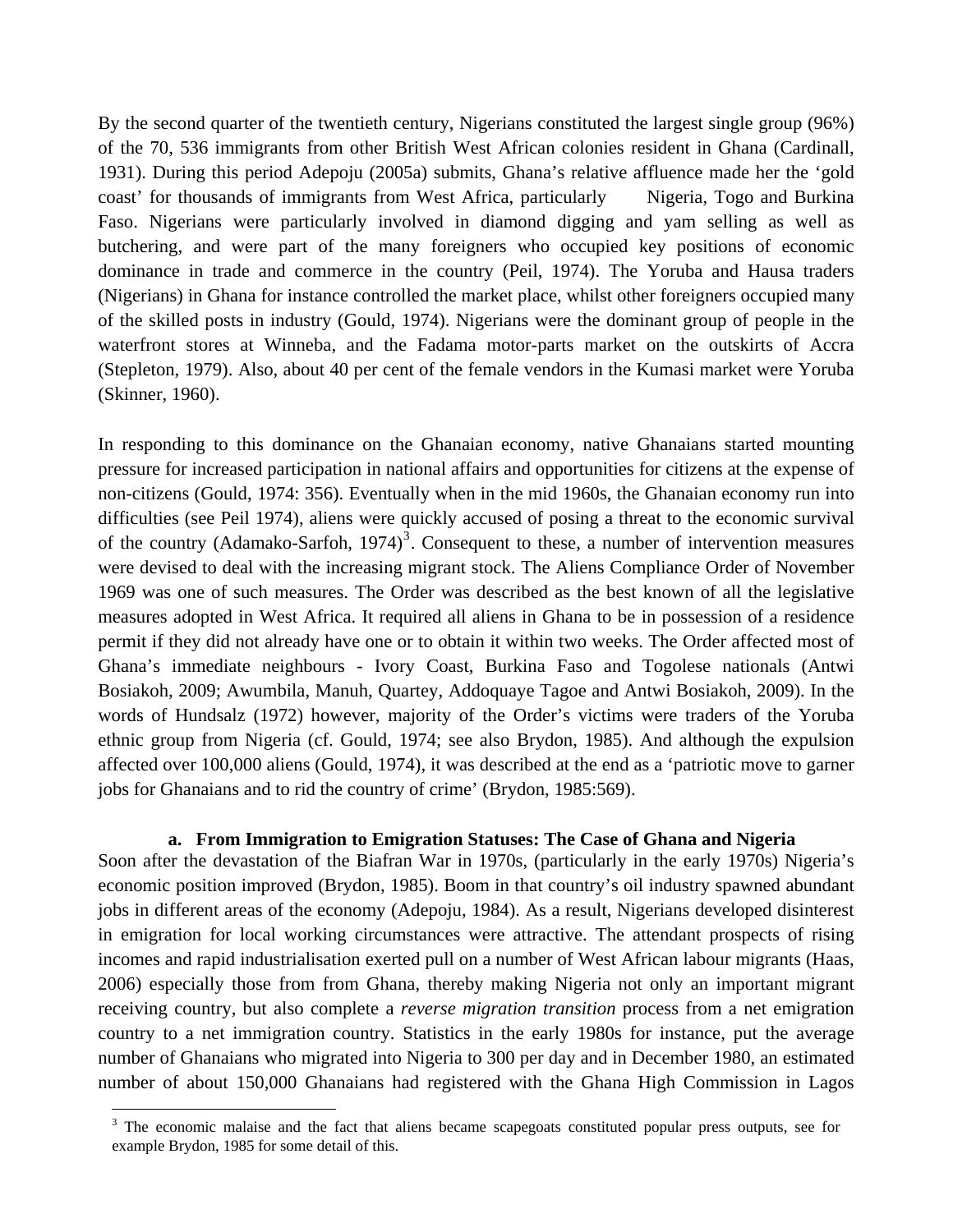(Anarfi, 1982, cf. Anarfi, et al 2003:7). Soon after Nigeria's oil-led economic boom, however, the country was thrown into economic restructuring and a sharp decline in oil revenue. The results of these were visible and multifaceted, registering in rapid deterioration in living and working conditions, wage freeze, devalued national currency, declining real incomes and authoritarian military rule in the 1980s (Adepoju, 2005a). These conditions fuelled large-scale emigration, especially of skilled people, driving several professionals to sell their skills internationally, thus making Nigeria undergo her second migration transition process, this time from a net immigration country to a net emigration country (Antwi Bosiakoh, 2009).

In most political jurisdictions, aliens often become first count scapegoats when governments confront economic and political problems. These migrants become targets of hostility from the native population (Adepoju 1984, 2005b; Brydon, 1985; Peil, 1974). This was exactly the case in Nigeria, a case Gravil has described as a 'mere self-righteous opportunism' (Gravil, 1985:529). Aliens were blamed for all the economic, social and political problems that confronted the country (Adepoju, 1984, 2005b; Peil, 1974). For instance, they were cited for being responsible for the then flourishing criminal activities in that country (Gravil, 1985:532). In early 1983, the Shagari government of Nigeria, in a typical Busia government's 1969 legislation style in Ghana, revoked the ECOWAS Protocol on free movement of persons to expel about 1 million Ghanaians (Arthur 1991: 74; Adepoju, 2005a:32). In June 1985, about 0.2 million illegal aliens were again expelled as Nigeria's economic crisis deepened following the implementation of structural adjustment programme (Adepoju, 2005a:32). According to Brydon, the official estimate for dispelled Ghanaians from Nigeria is somewhere in the range  $900,000$  to 1.2 million<sup>[4](#page-4-0)</sup>.

### *b. Recent Developments in Nigerian Migration to Ghana*

In the immediate post independence era, Ghana continued to attract a number of migrants from the West African sub-region in particular and Africa in general, thanks to her relative affluence at the time. This period generated a lot of empirical studies on Ghana's aliens<sup>[5](#page-4-1)</sup>. In the recent past however, the number of studies on Ghana's immigrants seems to have dwindled, perhaps because of the poor socio-economic and political situations the country was plunged into, especially in the 1980s and early 1990s, and the unattractive position the country occupied in the eyes of migrants. Indeed these periods also saw a lot of out migration by Ghanaians to places within and outside West Africa and Africa. Nigeria, Ivory Coast, Sierra Leone, Liberia, South Africa, Britain, USA etc are but few of such destinations.

For a decade and half now however, between 1992 and 2009, there has been a growing desire by Ghanaians towards democratic governance. This undoubtedly has paid off. The country has enjoyed

<span id="page-4-0"></span><sup>&</sup>lt;sup>4</sup> Brydon gives the composition of official estimate for dispelled Ghanaians from Nigeria as follows: Asante region 32%, Eastern Region 18%, while Central, Western and Greater Accra Regions together accounted for 32% of the returnees. Official estimate for other regions include Brong Ahafo and Volta Regions, 7% each, and Northern and Upper Regions, 2% each (Brydon, 1985).

<span id="page-4-1"></span><sup>5</sup> A classic example of these studies is Margaret Peil's 'Ghana's Aliens'*. International Migration Review,* Vol. 8, No.3, International Migration in Tropical Africa. pp. 367-381. See also Beals R. E. and R. E. Menezes (1970). 'Migrant Labour and Agricultural Output in Ghana', *Oxford Economic Papers* 22(CD): 109-27.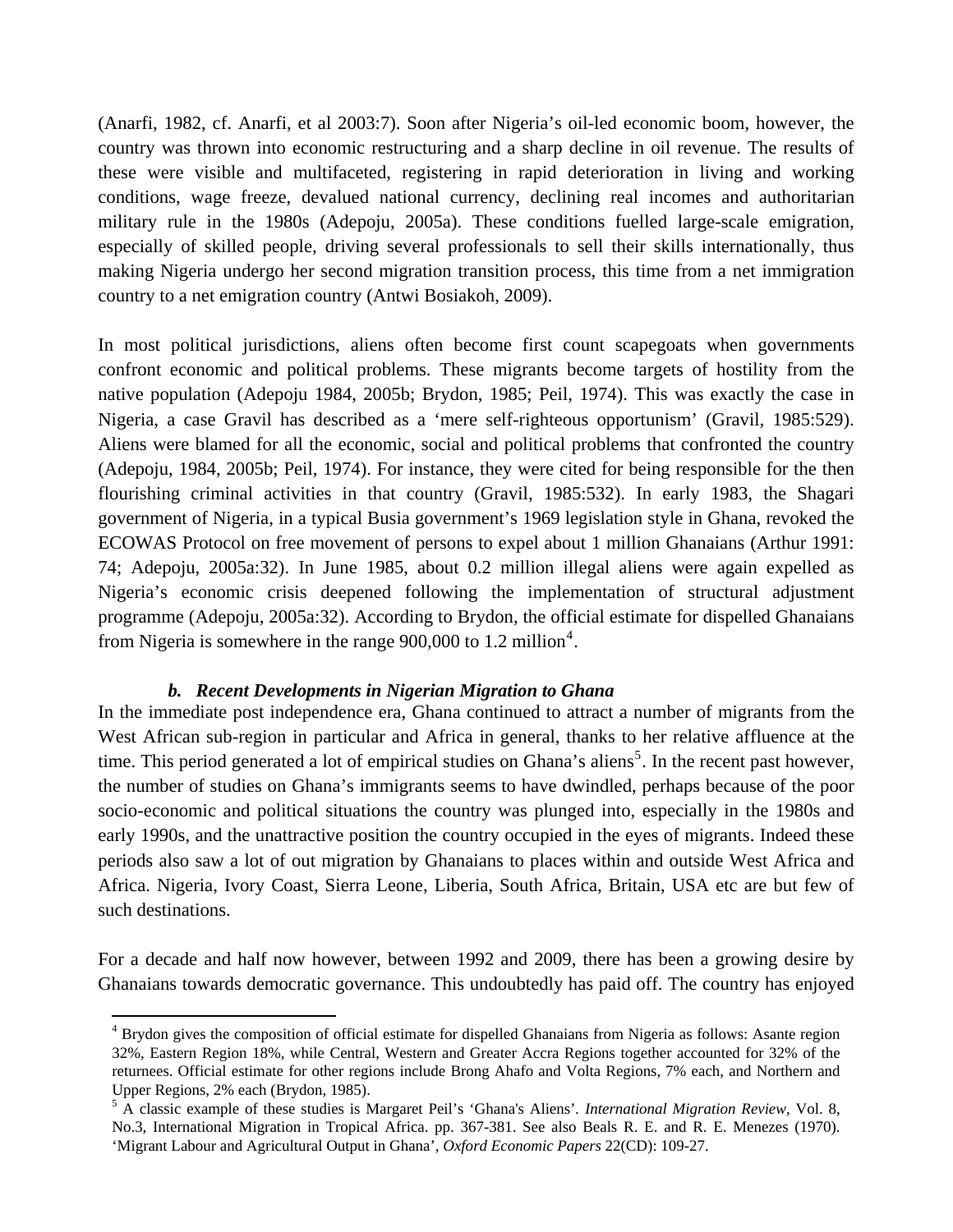relative peace as compared to her neighbouring nations. Two of Ghana's immediate neighbours – Togo and Ivory Coast – experienced turmoil during the time under review. It was within this period that several West African countries experienced political upheavals<sup>[6](#page-5-0)</sup>. In these unstable situations, Ghana played a peace advocate's role. The country was a sanctuary of peace in an area described variously as one of the 'most unstable' regions in the world. The country's economy is flourishing and is about the most stable in West Africa. The economic and political systems show stability<sup>[7](#page-5-1)</sup>. Various democratic structures are firmly established in the country. In the current republic jurisdiction, five democratic elections have been held, the last in 2008. The general aspiration of the populace is that of a country entrenched in democratic tradition.

Consequent to these, the country has experienced widespread immigration, mostly from the West African sub-region, and Nigeria in particular. The banking and insurance sectors in Ghana have for instance experienced mergers, takeovers and new entrants in recent years. These have largely been influenced by Nigerians following, in the case of the banking sector, the Nigerian Central Bank's recapitalisation policy. The bank recapitalization policy in Nigeria ordered all banks in Nigeria in 2004 to raise their minimum capital base twelve-fold to 25 billion naira (\$190m), within 18 months or face being banned from holding public-sector deposits and participating in the foreign-exchange markets. This policy was intended to spur on a consolidation of Nigeria's overcrowded banking sector, mainly through mergers. The aim was eventually to reduce the number of banks from 89 to about 12.

In addition, Nigeria's mobile communication giant, Globacom secured license in June 2008 to operate as Ghana's sixth mobile communication operator. Nigerian students also form bulk guests at the admission offices of most Ghanaian universities, visiting and calling daily to make inquiries on admission and transfer requirements. They constitute a substantial chunk of foreign students of Ghana's universities. In 2004 and 2005, for instance, Nigerians constituted 56% and 49.6% respectively of University of Ghana's international student component (University of Ghana, 2004; 2005).

For migrants in general, the obstacles encountered upon arrival in a destination and during the process of integration influence the way they organise their actions (Jenkins, 1988). And stripped of the presence of family members, other friendship associations emerge, and the dynamics of social relationships and their underlying cultural ethos surface (Meier, 2005:55-56). Migrants in these situations create social networks to facilitate their settling processes as well as their incorporation into the host society (López et. al 2001; Massey, Arango, Hugo, Kouaouci, Pellegrino, and Taylor, 2005). These social networks also provide migrants with valuable opportunities in job and housing searching in their new destination (Massey and Espana, 1987). In the process, these social networks

<span id="page-5-0"></span><sup>&</sup>lt;sup>6</sup> Liberia, Nigeria and Sierra Leone best exemplify this situation. In Nigeria for example, the military, having seized power in 1983 presided over that country even against widespread strikes and demonstrations about its failure to return the country to civilian rule. It was until May 1999 that Nigeria began tasting constitutional government after Obasanjo won the February elections.

<span id="page-5-1"></span><sup>&</sup>lt;sup>7</sup>This observation is in comparison to Ghana's West African neighbours including Liberia, Cote D'Ivoire, Siera Leonne, Togo Benin, Nigeria et cetera.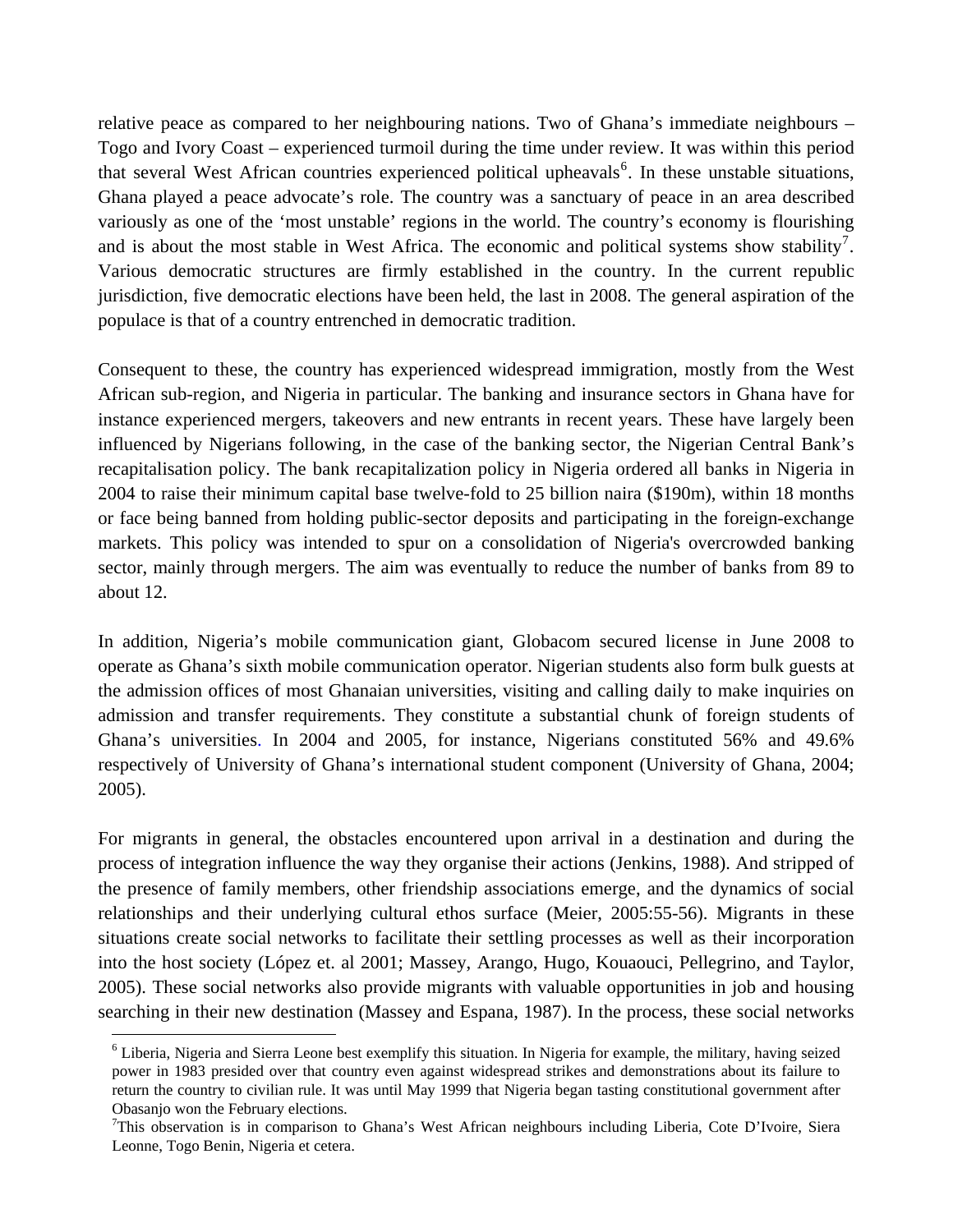(informal groups of friendship networks) give way to formal structures that link individuals united by a common origin (Sardinha, undated). In the words of Owusu (2000), migrants establish associations soon after arriving in their destination, to meet their needs. These associations become part of the immigrants' social networks, binding both migrants and non-migrants in complex social and interpersonal relationships (Adepoju, 1998: 326) as family, household, friendship and community people. Nigerian migrants conform to these observations on migrant associations.

## **C. DIFFERENT TRAJECTORIES OF RESEARCH ON MIGRANT ASSOCIATIONS**

There is no doubt that research on different types of migrant associations abound in the literature. These associations provide different kinds of support and benefits to their members (Burnet and Palmer, 1988; Okamura, 1983; Orozco and Rouse, 2007; Owusu 2000) as well as the place of their origin (Lopez et. al 2001; Orozco and Rouse, 2007). Even although the presence of migrant associations is worldwide (Caglar, 2006) much of the existing literature focuses on those in the USA; Latino migrants from Central and Latin America. For instance Guatemalan, El Salvadoran, Hondurans and Nicaraguan diaspora associations have been documented by Orozco (2006), while Babcock (2006) takes the case of Belizeans in the USA. Oaxacan or Mexican migrant associations in Los Angeles and other parts in USA have also been examined in different studies (see Mooney, 2003; Lopez et. al 2001; Alarcón, 2000; Guarnizo, 1998). There are other studies in Canada (Owusu, 2000; Silva, 2006). Few exceptions exist, however, to these destination-specific research trajectories on migrant associations, including Okamura's (1983) study on Filipino hometown associations in Hawaii, Amelina's (2007) treatment of Turkish migrant associations in Germany, and Odmalm's (2004) Theoretical Linkages of civil society, migrant organisations and political parties in Sweden. Sardinha (undated) has also explored the integration role of Cape Verdean associations in the metropolitan area of Lisbon. These are about the destination-specific research trajectories in migrant association studies. In much of these studies, association(s) is/are treated from different viewpoints. The result of this is that, migrant associations have been portrayed differently in the literature.

While some of these studies explore key issues such as membership and leadership, entitlements and benefits, ties with hometown and discords inherent in the association (Okamura, 1983; Sardinha, undated), other studies celebrate the associations as development tools with emphasis on their role in mobilizing resources (remittances) and infrastructural developments back home (Portes, Escobar and Radford, 2007; Akologo, 2005; Babcock, 2006; Orozco, 2006; Silva, 2006; Beauchemin and Schoumaker, undated).

In all these, one hardly finds studies on migrant associations in Africa. The few studies that exist only examine the link between the associations and indigenous knowledge and development (Okafor and Honey, 1998; Beauchemin and Schoumaker, undated). In Ghana, literature on migrant associations is particularly scanty though these associations may have been present with the emergence of international migration in pre-colonial time. This is because, the literature on migrant associations suggest that, migrants soon after arriving in their destinations, organise themselves into associations to meet their various needs (see Owusu, 2000). There are not even surveys on the number of migrant associations in Africa or Ghana. In a sense, one can argue that, migrant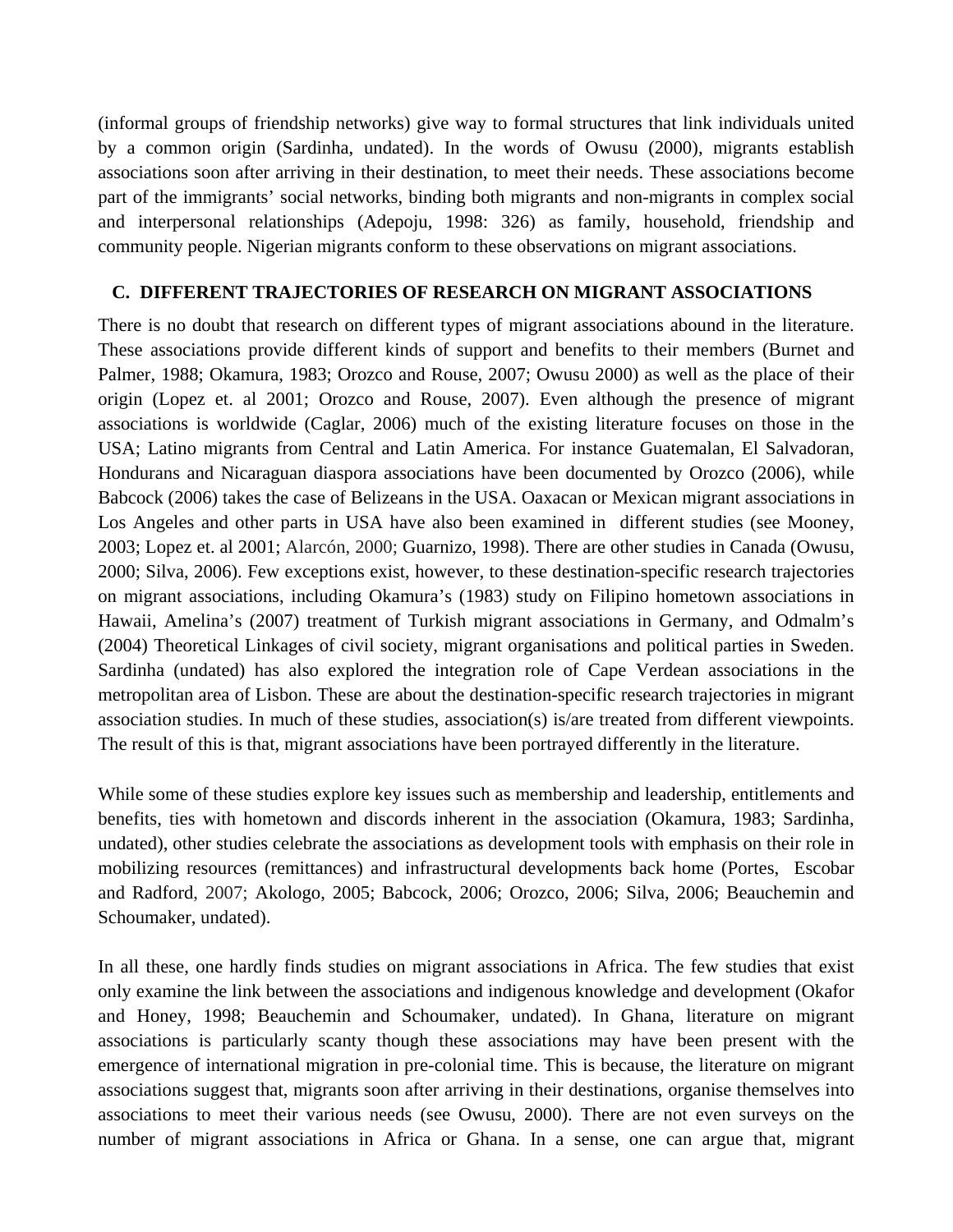associations never became a serious topic of research in migration studies in Ghana. At best Ghanaian migration has been approached within the nexus of increased flow of remittances and development.

## **D. PROFILES OF NIGERIAN MIGRANT ASSOCIATIONS IN ACCRA**

Although Nigerians have been in Ghana since the period of the caravan trade, the associations under study started only in the early 21st century. The timing of the formation of these associations was influenced by the recent influx of Nigerians into Ghana. This influx is informed by the relative peace and stability Ghana enjoys (Antwi Bosiakoh, 2009). It is these factors that provided viable platform for the formation of the associations. In the table below, a summarized profile of the three (3) associations under study is provided.

| <b>Table 2: Summary profile of the associations</b>                                   |            |                                                  |                      |                             |                 |  |  |  |
|---------------------------------------------------------------------------------------|------------|--------------------------------------------------|----------------------|-----------------------------|-----------------|--|--|--|
| Name of                                                                               | <b>Sex</b> | <b>Membership</b>                                | <b>Year of</b>       | <b>Meeting Place</b>        | <b>Location</b> |  |  |  |
| <b>Association</b>                                                                    |            |                                                  | <b>Establishment</b> |                             |                 |  |  |  |
|                                                                                       | Males      |                                                  | 2006                 | Hse. No. 31, First          | Abeka           |  |  |  |
| $ESA*$                                                                                | &          | 75                                               |                      | Race Course Link,           | Lapaz           |  |  |  |
|                                                                                       | Females    |                                                  |                      | Lapaz                       |                 |  |  |  |
| $NCBA**$                                                                              | All-Male   | Over 200                                         | 2004                 | Rotational                  | Madina          |  |  |  |
| $NWA***$                                                                              | All-Female | Over $100$                                       | 2001                 | <b>Nigeria House, Accra</b> | Accra           |  |  |  |
| <i>*Edo State Association (also Edo Association)</i> **Nigerian Committee of Brothers |            |                                                  |                      |                             |                 |  |  |  |
| <b>Association ***Nigerian Women Association</b>                                      |            |                                                  |                      |                             |                 |  |  |  |
| $\sim$<br>-----                                                                       |            | $\sim$ $\sim$ $\sim$ $\sim$ $\sim$ $\sim$ $\sim$ |                      |                             |                 |  |  |  |

# **Table 2: Summary profile of the associations**

**Source:** Field Study, December 2007-March 2008

The associations fall into three categories as follows: ethnic association (the Edo Association), national association (the Nigerian Women Association) and a semblance of brotherhood or charity association (the Nigerian committee of Brothers Association). Of the three associations, Nigerian Women Association is the only all-female and the oldest. It was established in 2001 at the Banquet Hall, Accra. Its inauguration was by the then First Lady of Ghana, Mrs. Theresa Kuffour. Following the Nigerian Women Association in age is the Nigerian Committee of Brothers Association. This association is located at the Madina suburb of Accra, though its membership is not exclusive to Nigerians staying at Madina. The membership of this association is open to all Nigerians in Accra, irrespective of the suburb one stays in Accra. The Nigerian Committee of Brothers Association is the only all-male of the three associations. The Edo State Association, unlike the other two associations is a mixed sex association. It draws its membership from Edo State<sup>[8](#page-7-0)</sup> Nigerians in Accra, Ghana. It is the youngest of the three associations under study.

### *a.* **The Formation Histories of the Associations**

According to some studies, migrants create informal social networks in their settling process. To a large extent, these social networks give way to migrant associations (Pojmann, 2007; López, Escala-Rabadan and Hinojosa-Ojeda, 2001). Migrant associations are therefore the formal manifestations of

<span id="page-7-0"></span> $8$  The Edos are the people that occupy the old Bini province of the Western Region of Nigeria which is referred to as Edo State today. Historically, they were thought to have migrated south from the Nile valley having very strong affinity with ancient Egyptian gods.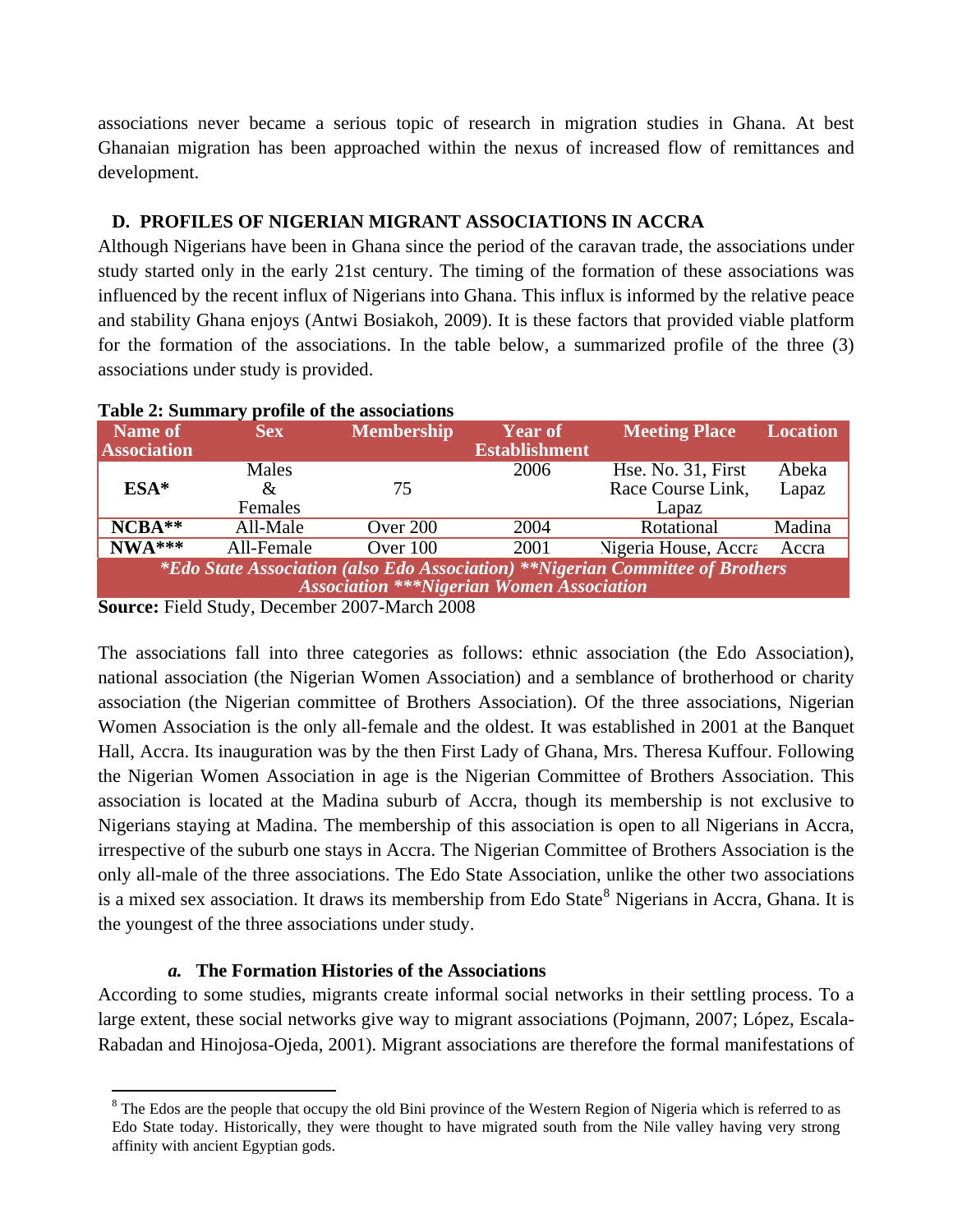migrant social networks (López et al., 2001). This assertion is supported by Owusu (2000) who suggests that migrants, soon after arriving in their destination, organise themselves in associational form. For the three Nigerian migrant associations in Accra - Ghana, the observations by López et al (2001) and Owusu (2000) appear to be accurate representations of their formation histories.

The formation history of the Nigerian Women Association, the oldest of the three associations, is representative of the three Nigerian migrant associations. First, this association was started anew for it represented revival of previously existing association. The previous association collapsed because of inactivity. Later on in the later part of the 1990s, there developed an awareness of the growing numbers of Nigerian women in Accra. It was this awareness of the growing numbers that gave rise to a desire on the part of these migrants to establish and maintain ties with one another through formal association. Prior to the formation, the migrants formed friendship networks based upon common citizenship. Under this common factor however was the fact that, as women migrants (mostly husbands of the male migrants), there was the need to form distinctive association to deal with their peculiar problems. These Nigerian women migrants were aware of their unique position as women, and also realized the absence of state institutional bodies in Ghana to assist them. In accounting for the formation history of this association therefore, there is need to acknowledge the conscious action on the part of the women to care for themselves. It was being responsive to the lack of structures in Ghana to cope with the gender-based needs of Nigerian women migrants that led these women into organizing themselves autonomously away from their men counterparts. In general terms then, gender and concerns for nationality were the main compelling reasons of Nigerian women forming an association to deal with their problems. The formation process was however facilitated, initially, by friendship networks. Attempt to find solutions to their unique problems as women, nationality, gender and the formation of friendship networks based upon unifying and or identifiable factor(s) help explain the formation history of the Nigerian Women Association.

Part of this explanation however is appropriate for the other two associations - the Edo Association and the Nigeria Committee of Brothers Association. At the background of the formation histories of these two associations was the realization of the growing numbers of Nigerians in Accra, Ghana. There developed at this time the need to form associations to deal with the problems they encountered in Accra, Ghana. It is therefore accurate to argue, just as some scholars have done, that migrant associations are formed to take care of the problems migrants face in their destinations (López et. al 2001; Owusu, 2000; Jenkins, 1988; Okamura, 1983; Sardinha, undated).

### **E. ACTIVITIES OF NIGERIAN MIGRANT ASSOCIATIONS IN ACCRA**

The activities of the three Nigerian Associations vary greatly. This variation can be explained with reference to the reasons underlining the formation of the associations. Whereas much of the activities of the Nigerian Women Association are in the areas of child development, charity works and mother care services, the Edo Association works to protect or defend members who have problems with the Ghanaian police or immigration officials. For the Nigerian Committee of Brothers Association, activities that create good brotherliness constitute their fundamental interest.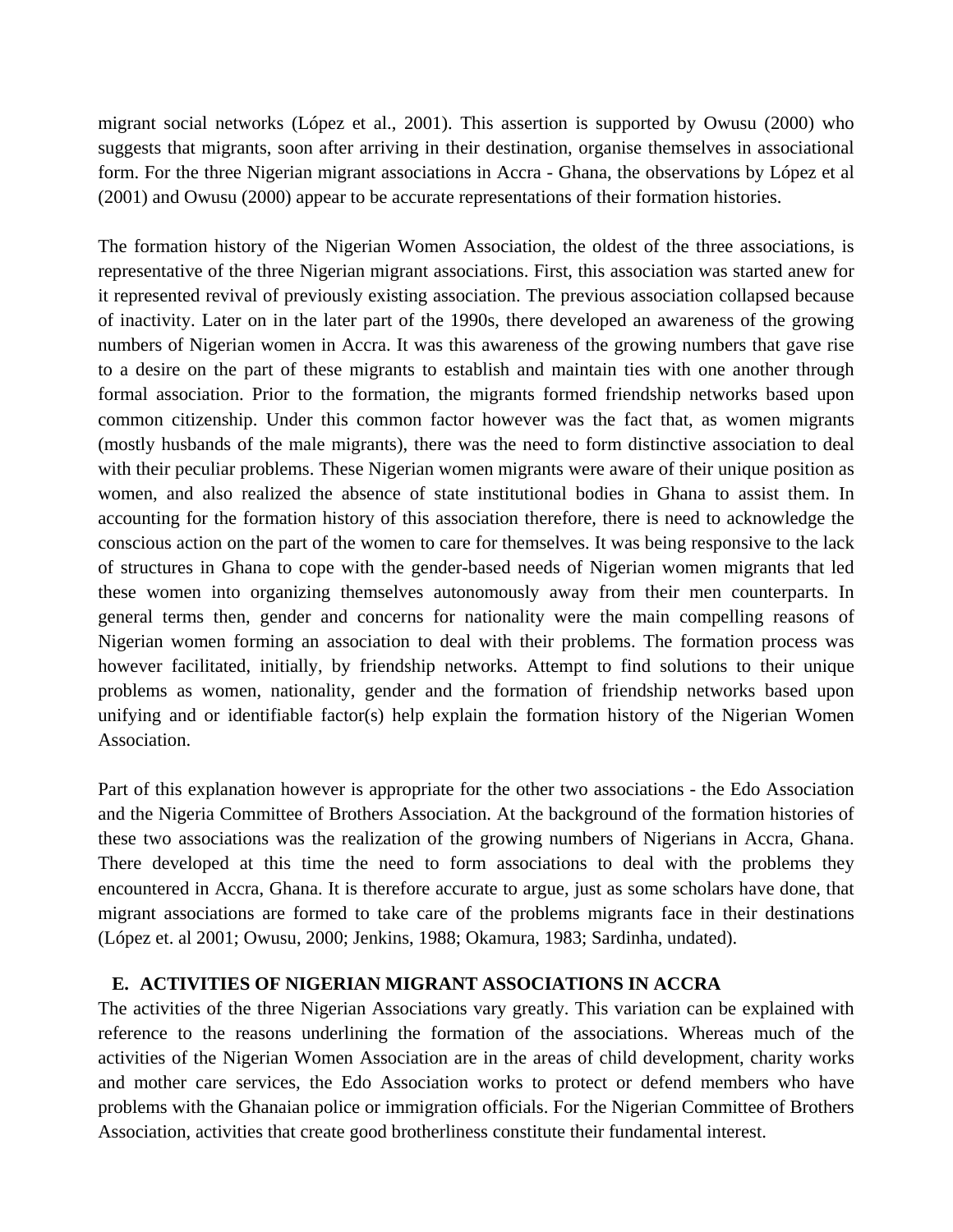The Nigerian Women Association meets once in every month, specifically on the last Saturday of every month. During such meetings, members discuss minutes of the previous meeting and more importantly, activities that took place in the previous month. These activities may include visits to children's homes (orphanages), donations to social welfare institutions, food/fashion fairs, and children's parties, among others. This association engages in activities which go to enhance the lives of underprivileged children. It organizes party for children every Independence Day cerebration in Ghana. During such parties, children are drawn from orphanages and other motherless baby homes to mingle and interact with children of association members. Music of both Ghanaian and Nigerian origin including Nigerian and Ghanaian traditional bands are employed to entertain the people. For instance, Yoruba traditional men are often invited to play Yoruba traditional songs and also dance to entertain the children and association members. In all these, dresses are often made to display Nigerian culture.

Since children occupy a special place in the affairs of this association, frequent visits are paid to orphanages, most especially in Accra and Tema. Other visits have been paid to the Nsawam Prison in the Eastern region. Other activities of the association include Peace Walks, Food and Fashion Fairs, Home Keeping Seminars and resolution of personal, marital and family disputes. The Nigerian Women Association also plays a vital role in the adaptation and settlement of Nigerian women migrants in Ghana. They carry out a number of social, economic, and cultural functions and activities to promote and sustain social interactions among its members. Specific activities that promote social interactions include meetings, parties, picnics and other recreational activities.

But the association does more than promoting unity and social interaction among members. The association is aware of the difficulties that members, both new and old encounter. These problems are often in the area of housing. In response to this therefore, the association helps members to locate available housing vacancies in Accra for its members. They also engage with landlords and do the rent rate negotiations on behalf of the would-be migrant tenants. In addition, the association provides initial advance payment, particularly for new comers to help in their transition and incorporation into the Ghanaian society.

The Nigerian Committee of Brothers Association stands as a vital source of financial assistance for its members. The association offers direct financial assistance to its members. The financial assistance is mostly interest-free, with flexible repayment terms. Members describe this as 'soft loans' and therefore appeals to most new migrants. Indeed older members experiencing financial difficulties are also free to turn to the association for this facility. In most cases, members access this facility to take care of housing and accommodation problems, but others use it to offset medi-care (hospital) bills. Apart from the financial assistance, the Nigerian Committee of Brothers Association also organizes social and charity-related activities to promote 'social intercourse' and socially induced interactions among its members. These activities include End of Year Party, congratulatory parties, and visits to orphanages and hospitals. In most cases, visits are accompanied with donations. When a member acquires a new house or vehicle, congratulatory party is organized in his honour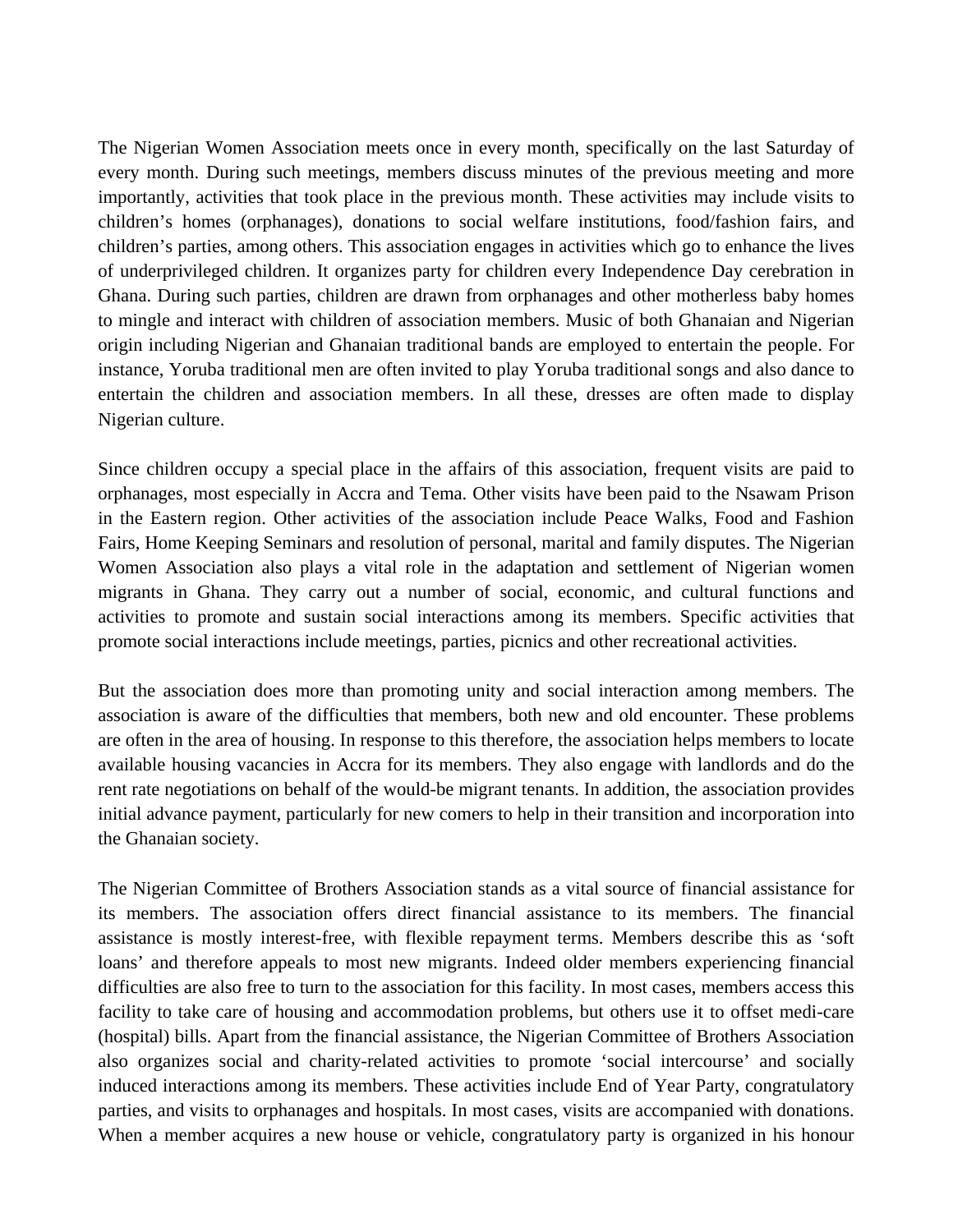and also to inaugurate the house or vehicle their 'own way'. Similarly, parties are organized for newly married members as well as members who give birth.

The activities of the Edo State Association in Accra, Ghana show differences and similarities to the activities of the other associations. As an ethnic association, members of the Edo Association rely on the association not only for emotional support, but also financial assistance. Members who have a new baby receive financial and material support from the association. Here in the Edo Association, material and financial support to members come in the form of donations. Members donate generously with the hope that, similar donations would be made to them should they face difficulties in the future. During child-naming and/or child christening ceremonies, during marriages etc, donations are made to the person(s) concerned. These donations demonstrate not only the economic and social value of the association, but also the cultural significance attached to marriage and child births in the Nigerian society. The Edo Association also helps to resolve personal and marital disputes between its members, as well as between members and their Ghanaian host.

## **F. NIGERIAN MIGRANT ASSOCIATIONS' ADJUSTMENT AND INTEGRATION ROLES**

Migrants are often isolated in their host communities. They also face cultural and language barriers, lack confidence and are not always aware of opportunities available to them. In addition, most migrants find the initial phases of their migration difficult especially when the requisite networks for participating in mainstream socio-economic activities in the country of settlement are not yet in place (Caglar, 2006). In simple terms, migrants face integration problems and for new arrivals, the problem is compounded by adjustment difficulties. In line with these challenges, migrant associations have been treated in functional terms (Caglar, 2006; Owusu, 2000; Attah-Poku, 1996; Okamura, 1983; Little, 1957).

This way of treating migrant association finds expression in the associations under study. For new arrivals, the associations help integrate them into the Nigerian community in particular and the Ghanaian society in general. This, the associations do by encouraging new migrants to be more active participants in the associations, and by creating a series of networks to represent their interests and meet their needs. These networks also enable the new migrants to voice their concerns. The Edo Association for instance helps its new members deal with the problems they encounter with immigration officials. The Nigerian Committee of Brothers Association also takes special interest in the initial settling problems that members encounter especially those that relate to accommodation. The social and cultural activities of Nigerian migrant associations (both indoors and outdoors) stimulate interactions and integration.

These activities also help new migrants to adapt and integrate into the Ghanaian society. In the special case of outdoor activities, the new arrivals become acquainted with their new 'sociological universe' as they continue to fine-tune, with what one respondent indicated as 'the new social space, Accra'. In most cases, the associations advise newly arrived migrants to attend association activities to ward off loneliness which often characterizes the lives of migrants in the initial phase of their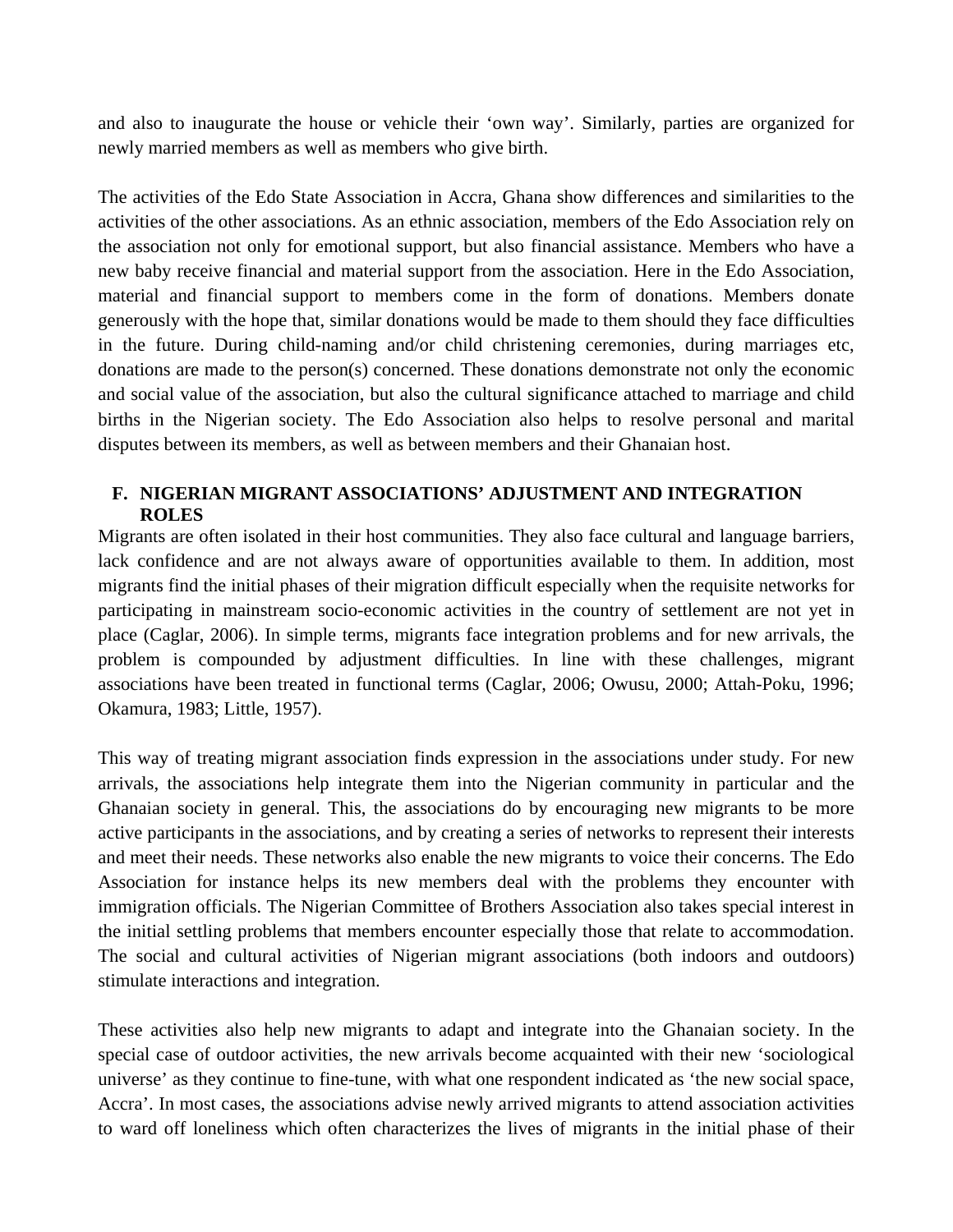adjustment process. By virtue of these activities, the associations can be conceived to serve as substitutes for migrants' extended families, allowing new migrants to be 'at home away from home'. The Nigerian migrant associations therefore contribute to 'out of home home-making' or better still, 'home-making abroad' by Nigerians. These aside, the associations encourage their members to take full part in the life of the neighbourhoods within which they find themselves. The members are especially encouraged, to be part of communal activities or local community works and to exhibit high level civic spirits in order to promote integration and cohesion. By most accounts, membership in these associations has stimulated civic participation, and by extension integration of new migrants into the Ghanaian social, economic, and cultural spaces.

Some members of the associations are also encouraged to join prayers with locals in local churches and mosques. For those who accept to join churches, the various Nigerian churches in Accra become, in most cases, the first point of real integration, with both Nigerians and Ghanaians. Here, they come into contact with many Nigerians and Ghanaians. While some of them forge friendship networks, others develop acquaintances. For others, this is a platform for real interactions and interrelations for forging strong connections to deal with the adjustment and integration difficulties they encounter. There are some Nigerian migrants though who do not belong to any associations. For these migrants, associations do not perform any surrogate role of the extended family. Their migration, integration and adjustment difficulties are not placated by the associations under this study. For these migrants, it is kinfolks that they depend on for assistance (see also Anderson and Anderson, 1962). These kinfolks also allow new migrants to settle/stay with them, as accommodation and other difficulties are resolved, and for some migrants, such relationships continue even after they have settled. This line of argument is however inconsistent with some earlier studies on migrant incorporation into host communities (see Okamura, 1983).

### **G. SOCIO-ECONOMIC AND CULTURAL DIMENSIONS OF NIGERIAN MIGRANTS' ADJUSTMENT AND INTEGRATION**

The reasons and activities of the three Nigerian Associations, it has been observed, vary greatly. In economic terms, the associations serve as vital sources of financial assistance for members. Members depend on their association for soft loans and solution to other economic difficulties they encounter. Though evidence of associations providing information on jobs to members was not found, it was clear some of the services that the associations provide enhance the economic activities of members. A number of Nigerians in Ghana engage in trading activities, and from time to time, they encounter problems with the Ghanaian Customs and Police officials. Some of these problems end up in law courts. But when they occur, associations offer assistance by intervening to find solution on behalf of the troubling member, even if it means finding legal counsel for him or her. These activities and services obviously enhance the economic activities of members, and for some focus group discussants, the economic-related activities of their associations '…remain outstanding, unmatched by any other activity'. But more economic activities remain to be done. The Nigerian Committee of Brothers intends establishing a transportation business to generate funds for other projects and also to offer employment to some of its members. In a similar vein, the Nigerian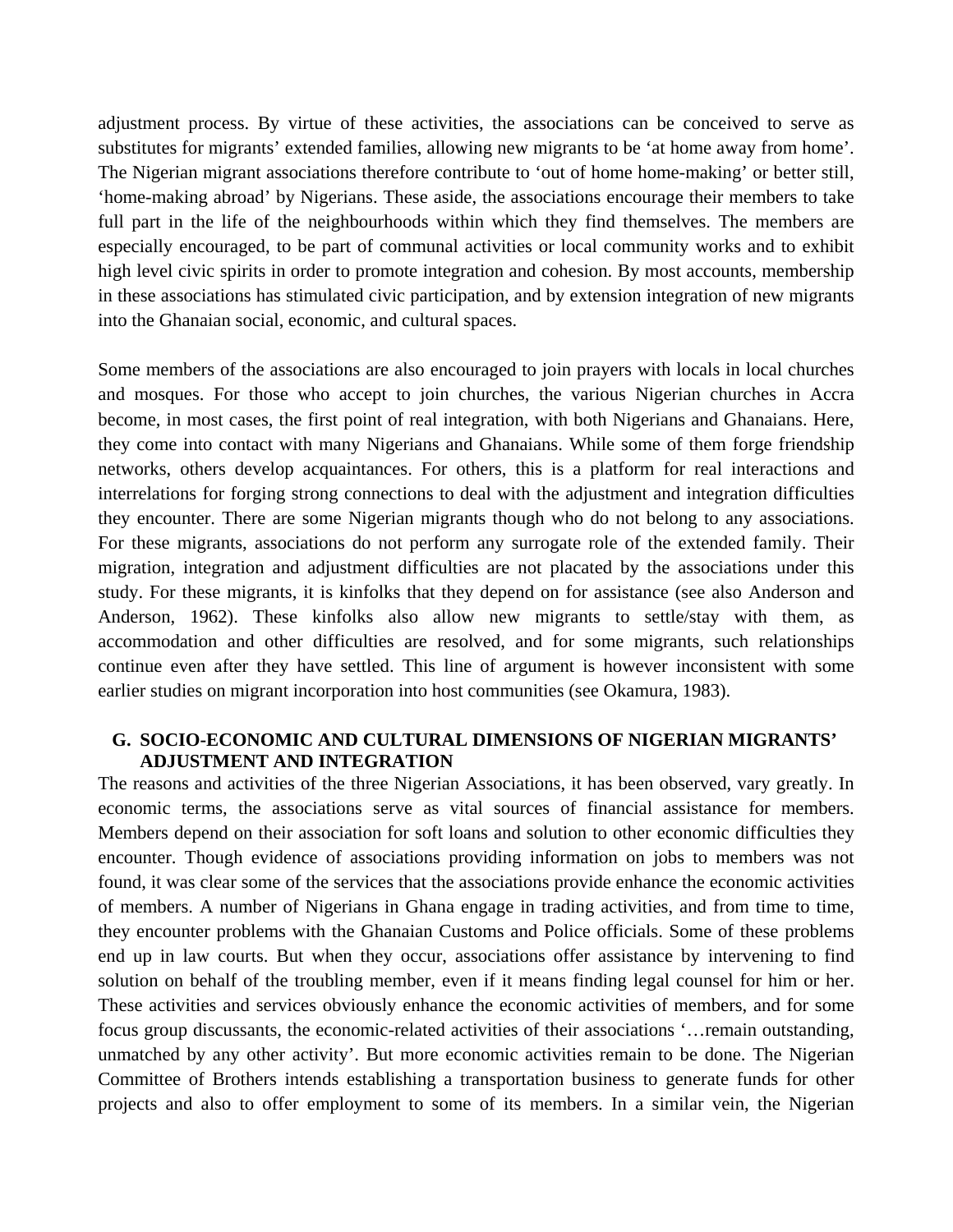Women Association hopes to set up a viable economic venture to provide jobs for some of its members.

The subject of cultural integration has been sparingly dealt with in the earlier sections. Here, it suffices to aver that the associations work to ensure that their members continue to be in touch with the Nigerian culture, while they still find ingenious ways to incorporate into the broader Ghanaian cultural landscape. Nigerian cultural manifestations are glamorous in several ways. They are also unique and a source of pride to many Nigerians in particular and Africans in general. As such, the associations try to prevent it from sliding from the lives of their members. Members are encouraged to show pride in their culture. Leadership of the associations indicated that, 'culture is our lives, we should not kill it rather we should sustain it'. Of course the associations sustain the culture of their members through several socio-cultural activities. Members are also encouraged to express, promote, and preserve their traditional songs and dances as well as dresses and food menus – activities which both membership and leadership acknowledged, give the distinctive character and appearance of them as Nigerians.

For the Edo people in particular, and indeed all of Nigerians in general, traditions occupy the apogee of their way of life (Aluede and Braimah, 2005). As such marriages and child-naming and/or christening ceremonies prop up display of Nigerian culture. Other cultural manifestations characterize funerals, parties, and independence cerebrations. These activities have cultural importance. They draw large number of people, both Nigerians and Ghanaians, together amidst cultural manifestations. In the special case of funerals, mourners and the bereaved members exhibit culture, tradition and heritage. The cultural activities unite members as they portray Nigerian culture together, and also build their self esteem. The unity and confidence that such cultural activities engender help the associations and their members to mobilize resources and pool their energies together to deal with the challenges they face in Ghana. Association members are constantly reminded of their root. They are also encouraged to form friendship networks and forge understanding among members. In addition, members are encouraged to promote the speaking of Nigerian languages and teaching them to their children. The President of Edo Association for instance intimated that, 'teaching Nigerian language or languages to our children does not interfere with their grasp of a second language or even a third language'. In simple terms then, the associations play vital roles in the lives of their members. These roles are socially and culturally relevant for members. They help members to adjust and integrate into Accra.

### **H. NIGERIAN MIGRANT ASSOCIATIONS AS VECTORS OF DEVELOPMENT?**

The impact of migrant associations on development is an issue many studies have explored (Orozco and Rouse 2007; Portès et al. 2007; Babcock, 2006; Beauchemin and Schoumaker, undated; 2006; Caglar, 2006; Orozco, 2006; Silva, 2006; Akologo, 2005). No conclusive findings however have been reached yet. Some studies acknowledge the presence and activities of migrant associations to constitute a powerful force for development. Such studies conceive migrant associations as 'faithful' development intermediary actors, and therefore form inventive working networks with Non-Governmental Organizations. There are other studies that conclude that migrant associations are not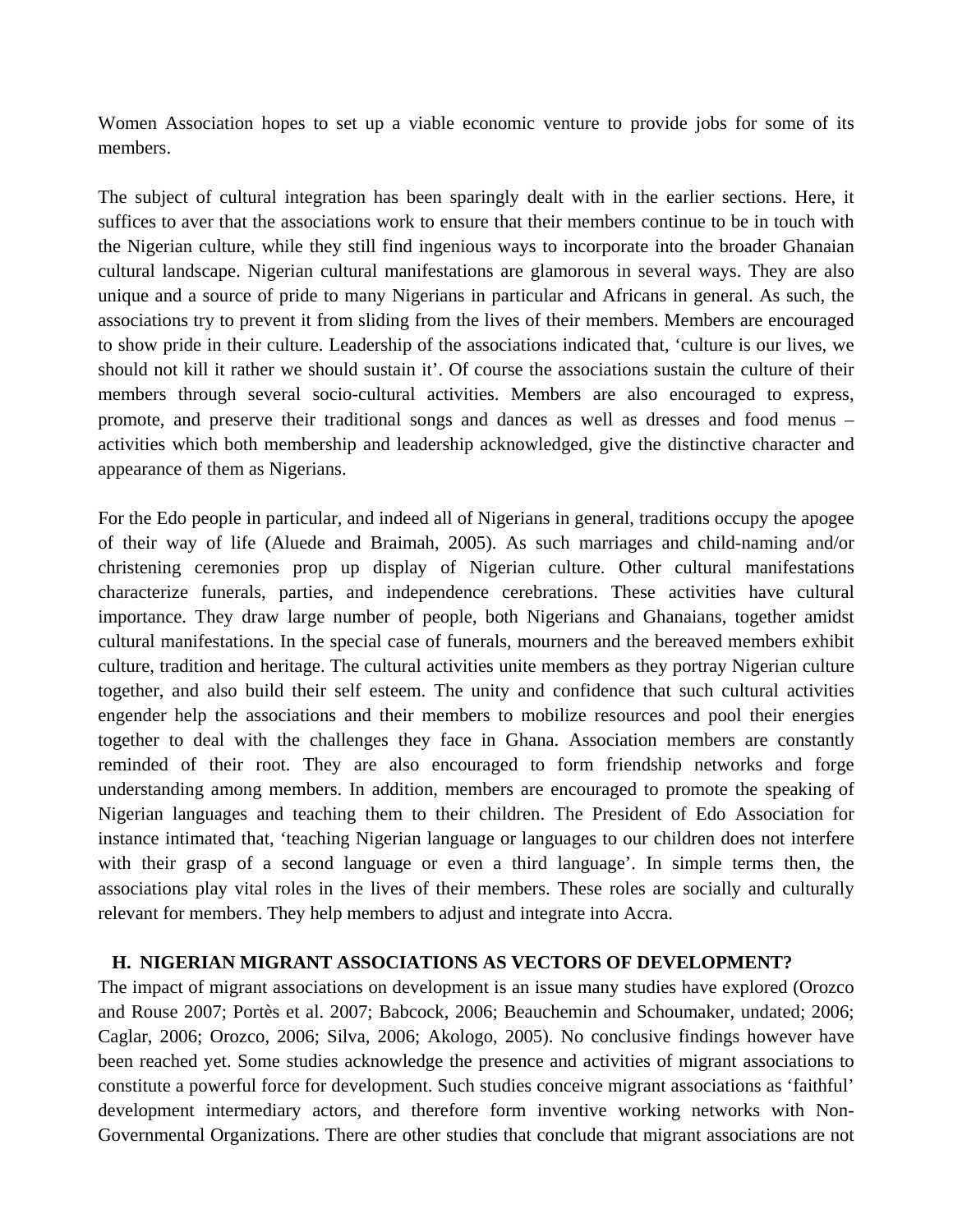growth machines, not even growth poles. These positions are treated for their merits, and in this scientific endeavour, contextual specificity and relativity is paramount.

In this study, it is difficult to identify elements of economic development in the activities of Nigerian migrant associations. But giving the economic undertone in the migration decision-making, Nigerian migration generally may have some economic development impact on the economy of both Ghana and Nigeria. This however can not be said of the activities of the migrant associations. The development activities of Nigerian migrant associations are more in charity and philanthropy in Ghana. Social service activities far outweigh other economic development considerations. These activities are socially relevant and therefore in line with 'social development'. Charity and philanthropy to orphans, child care institutions, prisons and hospitals appear more compelling. While association donations to hospitals help improve health services delivery in Ghana, those to orphanages and prisons assist in improving the standard of living of both prison inmates and orphans.

Giving the future intents of two of the associations - Nigerian Committee of Brothers Association and Nigerian Women association - to establish transportation business and viable economic venture respectively, one can expect more positive roles of the association in the economic life of the members, and therefore more development impact of the associations in Ghana. Giving also the ages of the associations (the oldest being 8 years), one could expect the associations to expand their scope of activities to include other economic development activities in the future. The associations have settled on social activities at their 'embryonic phase'. In the course of time, as this embryonic phase gives way to a more broadened outlook, the associations *may* turn to more economic related activities for as argued by Sardinha when migrant associations broaden their outlooks, it calls for a complete change in goals and objectives as well as activities. These are extrapolations though, and must be treated in futuristic terms barring all impediments to the realization of present intents.

For now, most of the benefits of the activities of the associations are available only to Ghana and not to Nigeria. This is because all the activities are undertaken in Ghana with the intended beneficiaries being Ghanaians. The associations have not expanded enough to make visible impacts in Nigeria. It is only the remittances of association members that benefit Nigeria, and since these remittances are individual initiatives (not group remittances), they do not feature in the associations' beneficial development activities to Nigeria. However, there are a number of activities by Nigerians in Ghana that also impact positively on both the Nigerian and Ghanaian economies. The influx of Nigerian banks and insurance companies, not to mention various forms of movie industry and communication activities also radiate development impulses to the benefit of both Ghana and Nigeria (Antwi Bosiakoh, 2009). Are Nigerians in Ghana vectors of development in Ghana and Nigeria? This is not a question to be answered with a straight forward response. While activities of Nigerian migrants outside their associations may have some positive development implications for Ghana and Nigeria, the associations explored in this paper are not direct vectors of economic development. However, their social activities (charity and philanthropic) make them useful social development agents in Ghana.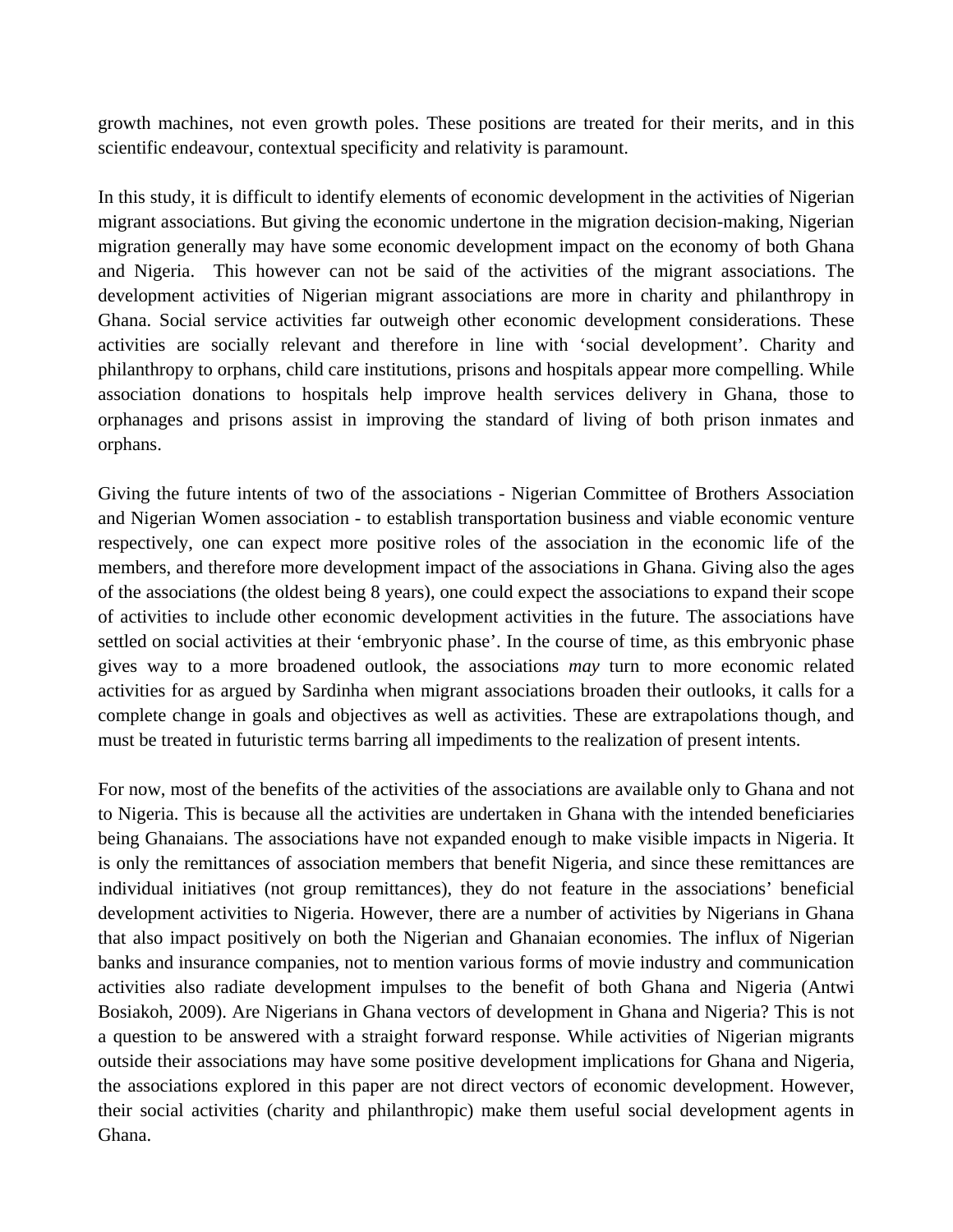## **I. CONCLUSION AND POLICY IMPLICATIONS**

The discussions in this paper show that, Nigerian migration to Ghana has a long history, dating back to the caravan and pre-colonial times. This long history connects the contemporary type of Nigerian migration to those in the past (Antwi Bosiakoh, 2009), a situation which has given rise to various dynamics within the Ghanaian society. In this study, the argument has been that, the associations were formed soon after members arrived in Ghana to meet their various needs as migrants. The obstacles that these migrants encountered upon arrival in Ghana and during the process of integration influenced the way they organised their actions. Aware of the absence of family members, as well as Ghanaian state institutions to help in their adjustment and integration, social networks emerged to bind the migrants in complex social and interpersonal relationships. In this way, the dynamics of social relationships and their underlying cultural ethos also surfaced.

It is these social networks and friendship relations that gave rise to the emergence of Nigerian migrant associations in Accra, Ghana. And while the Nigerian Women Association reflects both gender-related needs of the migrants (a kind of sisterhood), the Nigerian Committee of Brothers' Association exudes brotherhood sentiments. It is the Edo State Association that blends the two extremes, even though, this association is ethnic based. Taken together, these associations service their members in the area of adjustment, particularly new arrivals, as well as migrant integration into the Ghanaian society. In doing these, the associations engage in all manner of activities, reflecting both manifest and latent reasons for their establishment.

And though most of the activities are socio-cultural in orientation, they nonetheless have wider economic bearings. One of the central issues of this paper was to investigate whether or not these associations have implications for development. With reference to this issue, it can be argued that, while the activities of the migrants away from their associations *may* radiate some positive development impulses for Ghana and Nigeria, the associations explored in this paper can not be considered in any direct way as vectors of economic development. This finding notwithstanding, the social activities of the associations, particularly their charity and philanthropic activities make them useful social development intermediaries in Ghana.

What does all this imply for Ghanaian migration policy formulation? Some existing studies in Ghana suggest that, with the current socio-economic, political and security issues in Ghana and Nigeria, it is quite unlikely for Nigerian migration to Ghana to ease, at least not in the near future. Even with cautious extrapolations, it is possible Nigerian migration to Ghana would increase in volume, thanks to the oil discovery, political stability, historical connection as well as the similarity in culture between the two countries (Antwi Bosiakoh, 2009). Expulsion measures as those employed by Ghana in the late 1960s and Nigeria in the early 1980s are clearly not the option for Ghana at this time. The option for Ghana is to maximize the benefits of this migratory phenomenon. Part of the benefits of this migratory movement is in the activities of what associations of this kind may engender. In addition, migration policy makers in Ghana may consider incorporation of migrant associations into the broad migration policy because of the control that these associations have over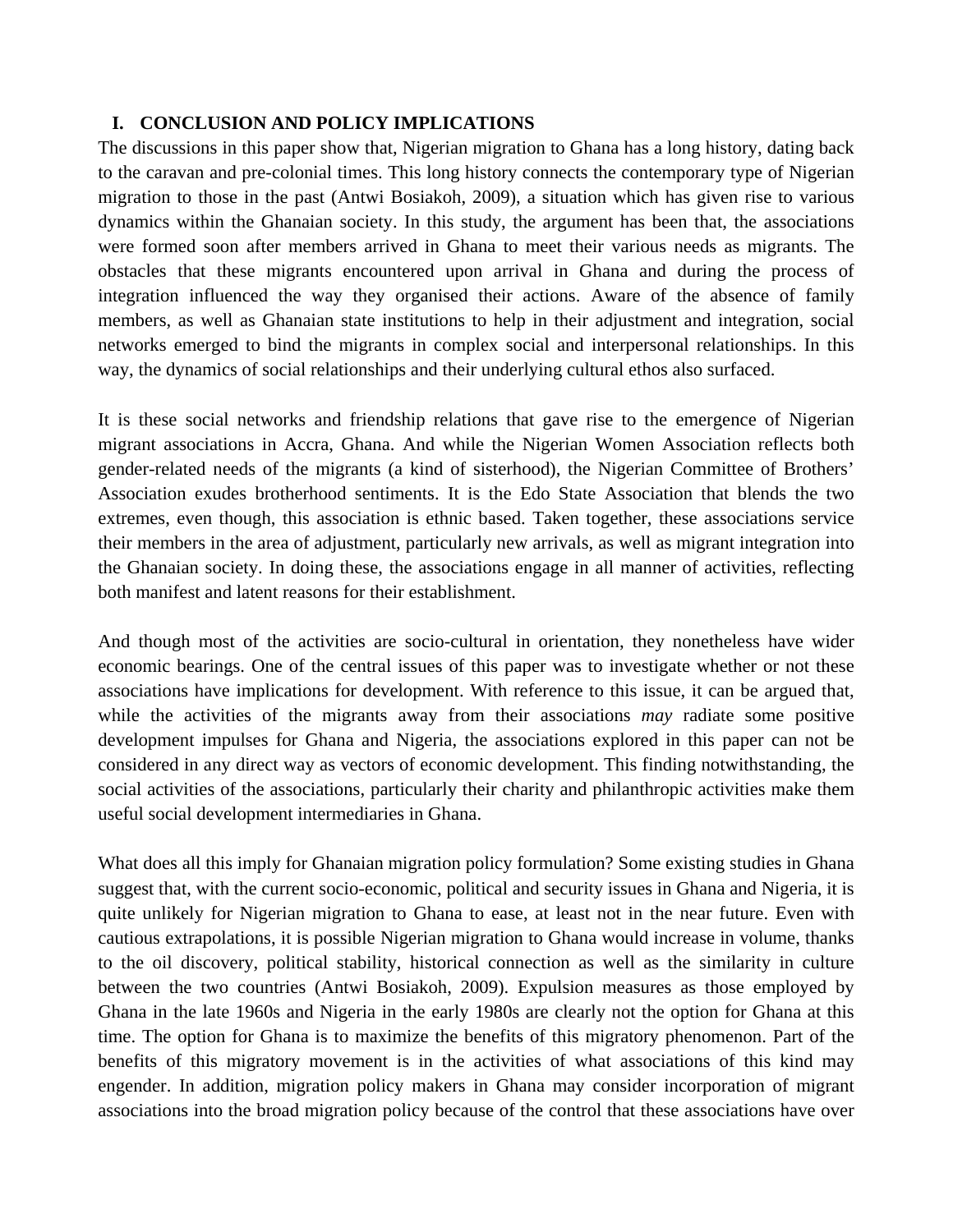their members. Through this, attempts at mobilizing migrants for the benefit of the Ghanaian economy could be directed at the associations.

#### **REFERENCES**

- Adamako-Sarfoh, J. (1974). The Effects of the Expulsion of Migrant Workers on Ghana's Economy, with Particular Reference to the Cocoa Industry. In S. Amin (Ed.) Modern Migrations in Western Africa*.* London: Oxford University Press.
- Adepoju, A. (2005b). Migration in West Africa. Paper prepared for the Policy Analysis and Research Programme of the Global Commission on International Migration. Available at www.gcim.org
- Adepoju, A. (2005a). Patterns of Migration in West Africa*.* In T. Manuh (ed.) At Home in the World?: International Migration and Development in Contemporary Ghana and West Africa. Accra: Sub-Saharan Publishers.
- Adepoju A. (1998). Linking Population Policies to International Migration in Sub-Saharan Africa. In R. Appleyard (ed.) Emigration Dynamics in Developing Countries. Volume I: Sub-Saharan Africa. Aldershot: Ashgate.
- Adepoju, A. (1984). Illegals and Expulsion in Africa: The Nigerian Experience. International Migration Review*.* Vol. 18, No. 3, Special Issue: Irregular Migration: An International Perspective, pp. 426-436.
- Akologo, S. Z. (2005). The Role of Diaspora-based Organisations in Socio-economic Development at the Local Level in Ghana. In T. Manuh (ed.) At Home in the World?: International Migration and Development in Contemporary Ghana and West Africa. Accra: Sub-Saharan Publishers.
- Alarcón, R. (2000). Development of Home Town Associations in the United States and the Use of<br>Social Remittances in Mexico. On-Line material available Remittances in Mexico. On-Line material available at: <http://www.thedialogue.org/publications/alarcon.pdf>.
- Aluede, C. O. and A. A. Braimah (2005). Edo Folk Songs as Sources of Historical Reconstruction*.* Stud. on Tribes, Vol. 3, No. 2:123-128.
- Amelina, A. (2007). Turkish Migrant Associations in Germany: Between Integration Pressure and Transnational Linkages**.** Paper prepared for the COMPAS Annual Conference "Between 'Parallel Lives' and 'Community Cohesion': Toward new Models of Immigration, Integration and Multiculturalism", 5-6 July, 2007.
- Anarfi, John, Stephen Kwankye, Ofosu-Mensah Ababio and Richmond Temoko (2003). Migration from and to Ghana: A Background Paper. Working Paper C4, Development Research Centre on Migration, Globalisation and Poverty.
- Anarfi, J. K. (1982). International Labour Migration in West Africa: A Case Study of the Ghanaian Migrants in Lagos, Nigeria. M. A. Dissertation, Regional Institute for Population Studies: University of Ghana Legon-Accra.
- Anderson R. T. and G. Anderson (1962). Voluntary Associations among Ukrainians in France. Anthropological Quarterly, Vol. 35, No. 4, Immigrant Groups (West Africa, France, Mexico), pp. 158-168.
- Antwi Bosiakoh, Thomas (2009). Understanding Migration Motivations in West Africa: The Case of Nigerians in Accra, Ghana. Legon Journal of Sociology*,* Vol. 3, No. 2. (Dec., 2006-June, 2009), pp. 93-112.
- Arthur, J. A. (1991). International Labor Migration Patterns in West Africa. African Studies Review, Vol. 34, No. 3: 65-87.
- Attah-Poku, Agyemang (1996). Asanteman Immigrant Ethnic Association: An Effective Tool for Immigrant Survival and Adjustment Problem Solution in New York City. Journal of Black Studies Vol. 27, No. 1:56-77.
- Awumbila, M., A. Osman, D. M. Badasu, T. Antwi Bosiakoh and E. K. Tetteh (2009b). Socio-Cultural Dimensions of Migration in Ghana'. Centre for Migration Studies Technical Paper Series (forthcoming), University of Ghana, Legon.
- Awumbila, M., T. Manuh, P. Quartey, C. Addoquaye Tagoe & T. Antwi Bosiakoh (2009). Ghana Migration Country Paper: Trends, Issues, And Emerging Research Gaps. Centre for Migration Studies Technical Paper Series (forthcoming), University of Ghana, Legon.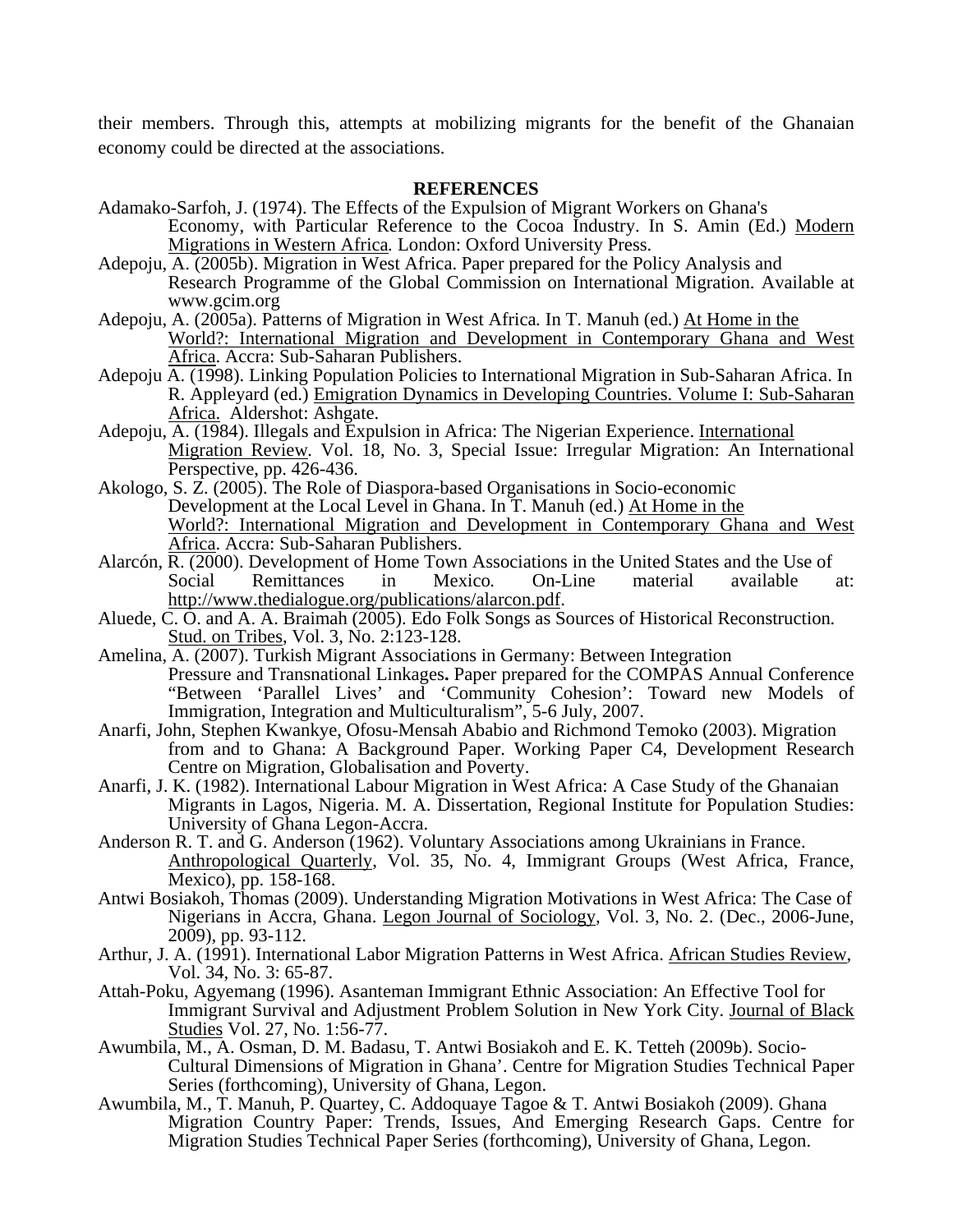- Awumbila, M., T. Manuh, P. Quartey, C. A. Tagoe and T. Antwi Bosiakoh (2008). Migration Country Paper – Ghana*.* Paper prepared under the McArthur Project, African Perspectives on Human Mobility Programme, International Migration Institute, Oxford.
- Babcock, E. C. (2006). The Transformative Potential of Belizean Migrant Voluntary Associations in Chicago. International Migration Vol. 44, No. 1:31-53.
- Beals, R. E. and C. F. Menezes (1970). Migrant Labour and Agricultural Output in Ghana. Oxford Economic Papers*,* New Series, Vol. 22, No. 1:109-127.
- Beauchemin C. and B. Schoumaker (undated). Are Migrant Associations Actors in Local Development? A National Event-History Analysis in Rural Burkina Faso'*.* To be published as a working paper on: http://www.uclouvain.be/6913.html
- Brydon, L. (1985). Ghanaian Responses to the Nigerian Expulsions of 1983. African Affairs*,* Vol. 84, No. 337, pp. 561-585.
- Burnet, J. and H. Palmer (1988). Coming Canadians: An Introduction to the History of Canada's People. Toronto: McClelland and Stewart.
- Caglar, A. (2006). Hometown Associations, the Rescaling of State Spatiality and Migrant Grassroots Transnationalism. Global Networks*, Vol.* 6, No. 1:1–22.
- Cardinall, W. A. 1931. The Gold Coast*.* Accra.
- Gould, W. T. S. (1974). International Migration in Tropical Africa. International Migration Review*,* Vol. 8, No. 3:347-365.
- Gravil, R. (1985). The Nigerian Aliens Expulsion Order of 1983*.* African Affairs*,* Vol. 84, No. 337: 523-537.
- Guarnizo, L. E. (1998). The Rise of Transnational Social Formations: Mexican and Dominican State Responses to Transnational Migration. Political Power and Social Theory*,* 12, 45–94.
- Haas, H. D. (2006). International Migration and National Development: Viewpoints and Policy Initiatives in Countries of Origin - The Case of Nigeria. Working paper Migration and Development series Report 6. A report prepared for Radboud University, Nijmegen and Directorate General for International Cooperation (DGIS), Ministry of Foreign Affairs the Netherlands.
- Jenkins, S. (1988). Ethnic Associations and the Welfare State*.* New York: Columbia University Press.
- Kay, G. B. and Stephen Hymer (eds.) (1972). The Political Economy of Colonialism in Ghana: A Collection of Documents and Statistics (1900-1960). Cambridge: Cambridge University Press.
- Little, Kenneth (1957). The Role of Voluntary Associations in West African Urbanization. American Anthropologist, UX (4).
- López, F. H., L. Escala-Rabadan and R. Hinojosa-Ojeda (2001). Migrant Associations, Remittances, and Regional Development Between Los Angeles and Oaxaca, Mexico. Research Report Series No. 10. North American Integration and Development Center School of Public Policy and Social Research.
- Massey, D. S., J. Arango, G. Hugo, A. Kouaouci, A. Pellegrino, and J. E. Taylor (2005). Worlds in Motion: Understanding International Migration at the end of the Millennium*.*  Oxford: Oxford University Press.
- Massey, D. S. and F. G. Espana (1987). The Social Process of International Migration. Science 237:733-738.
- Meier, B. (2005). Friendship and Social Peace among Northern Migrants in Accra/Ghana. Legon Journal of Sociology Vol. 2 No.1:55-80.
- Mooney, M. (2003). Migrants' Social Ties in the U.S. and Investment in Mexico. Social Forces*,* Vol. 81, No. 4: 1147-1170.
- Odmalm, P. (2004). Civil Society, Migrant Organisations and Political Parties: Theoretical Linkages and Applications to the Swedish Context. Journal of Ethnic and Migration Studies*,* Vol. 30, No. 3:471–489.
- Okafor, S. and R. Honey (eds.) (1998). Hometown Associations: Indigenous Knowledge and Development in Nigeria. Sterling, VA: Stylus Publishing.
	- Okamura, J. Y. (1983). Filipino Hometown Associations in Hawaii. *Ethnology,* Vol. 22, No. 4: 341-353.